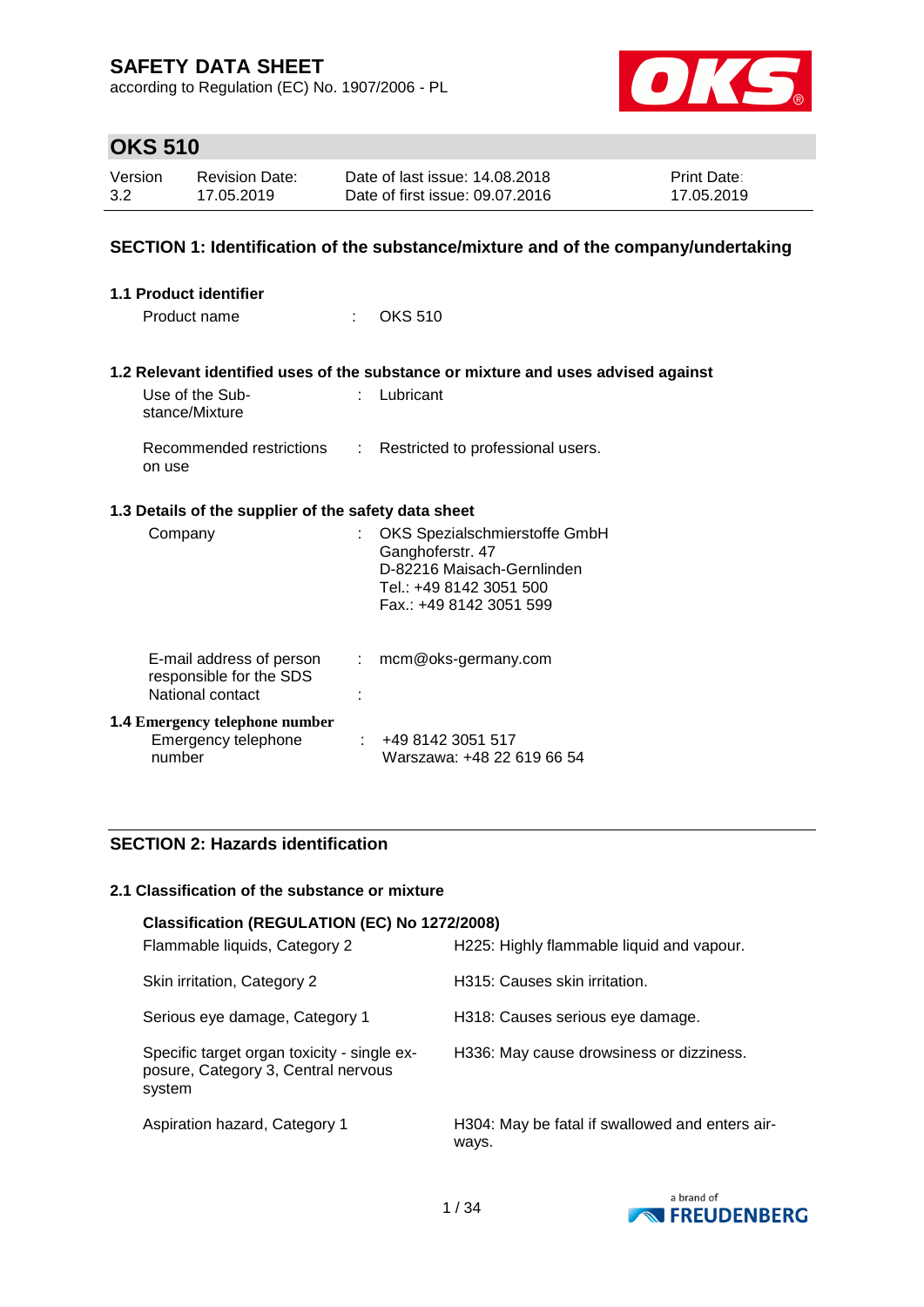according to Regulation (EC) No. 1907/2006 - PL



# **OKS 510**

| Version | <b>Revision Date:</b> | Date of last issue: 14.08.2018  | <b>Print Date:</b> |
|---------|-----------------------|---------------------------------|--------------------|
| 3.2     | 17.05.2019            | Date of first issue: 09.07.2016 | 17.05.2019         |

Long-term (chronic) aquatic hazard, Category 2 H411: Toxic to aquatic life with long lasting effects.

### **2.2 Label elements**

| Labelling (REGULATION (EC) No 1272/2008) |  |                           |                                                                                                                                                                                       |  |  |
|------------------------------------------|--|---------------------------|---------------------------------------------------------------------------------------------------------------------------------------------------------------------------------------|--|--|
| Hazard pictograms                        |  |                           |                                                                                                                                                                                       |  |  |
| Signal word                              |  | Danger                    |                                                                                                                                                                                       |  |  |
| <b>Hazard statements</b>                 |  | H <sub>225</sub><br>H304  | Highly flammable liquid and vapour.<br>May be fatal if swallowed and enters air-<br>ways.                                                                                             |  |  |
|                                          |  | H315                      | Causes skin irritation.                                                                                                                                                               |  |  |
|                                          |  | H318                      | Causes serious eye damage.                                                                                                                                                            |  |  |
|                                          |  | H336                      | May cause drowsiness or dizziness.                                                                                                                                                    |  |  |
|                                          |  | H411                      | Toxic to aquatic life with long lasting effects.                                                                                                                                      |  |  |
| Precautionary statements                 |  | <b>Prevention:</b>        |                                                                                                                                                                                       |  |  |
|                                          |  | P210                      | Keep away from heat, hot surfaces, sparks,<br>open flames and other ignition sources. No<br>smoking.                                                                                  |  |  |
|                                          |  | P <sub>273</sub><br>P280  | Avoid release to the environment.<br>Wear protective gloves/ eye protection/ face<br>protection.                                                                                      |  |  |
|                                          |  | <b>Response:</b>          |                                                                                                                                                                                       |  |  |
|                                          |  | $P301 + P310$             | IF SWALLOWED: Immediately call a<br>POISON CENTER/doctor.                                                                                                                             |  |  |
|                                          |  | P305 + P351 + P338 + P310 | IF IN EYES: Rinse cautiously<br>with water for several minutes. Remove<br>contact lenses, if present and easy to do.<br>Continue rinsing. Immediately call a<br>POISON CENTER/doctor. |  |  |
|                                          |  | P331<br>P370 + P378       | Do NOT induce vomiting.<br>In case of fire: Use dry sand, dry chemical                                                                                                                |  |  |
|                                          |  | P391                      | or alcohol-resistant foam to extinguish.<br>Collect spillage.                                                                                                                         |  |  |
|                                          |  | Storage:                  |                                                                                                                                                                                       |  |  |
|                                          |  | $P403 + P235$             | Store in a well-ventilated place. Keep cool.                                                                                                                                          |  |  |
|                                          |  |                           |                                                                                                                                                                                       |  |  |

Hazardous components which must be listed on the label:

Naphtha (petroleum), hydrotreated light; Low boiling point hydrogen treated naphtha butan-1-ol

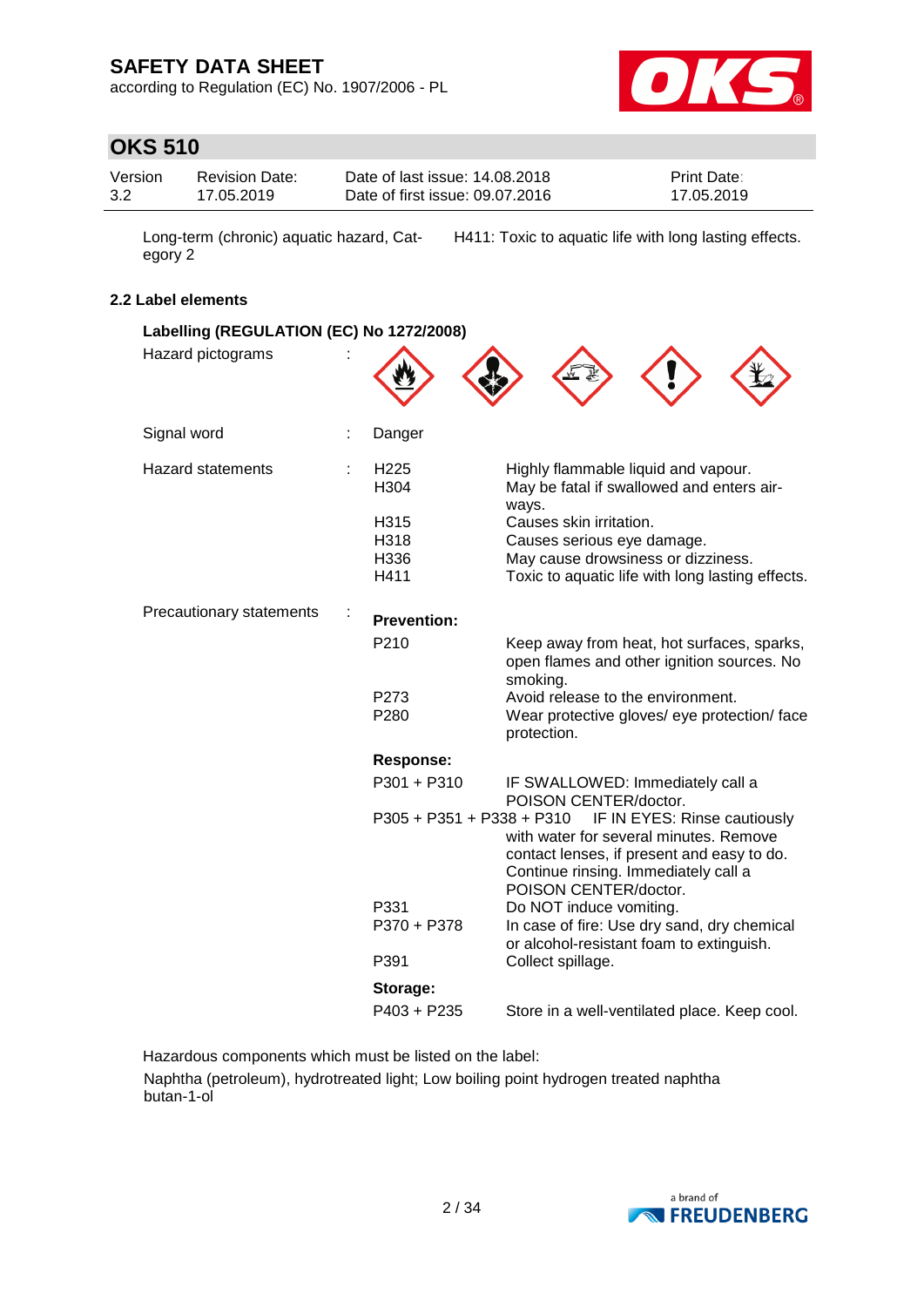according to Regulation (EC) No. 1907/2006 - PL



### **OKS 510**

| Version | <b>Revision Date:</b> | Date of last issue: 14.08.2018  | <b>Print Date:</b> |
|---------|-----------------------|---------------------------------|--------------------|
| 3.2     | 17.05.2019            | Date of first issue: 09.07.2016 | 17.05.2019         |

#### **2.3 Other hazards**

This substance/mixture contains no components considered to be either persistent, bioaccumulative and toxic (PBT), or very persistent and very bioaccumulative (vPvB) at levels of 0.1% or higher.

### **SECTION 3: Composition/information on ingredients**

#### **3.2 Mixtures**

Chemical nature : Solvent

Molybdenum disulfide graphite Silicone resin

#### **Hazardous components**

| Chemical name                                                                                       | CAS-No.<br>EC-No.<br>Index-No.                                                  | Classification                                                                                                                                                                          | Concentration<br>limits<br>M-Factor<br><b>Notes</b> | Concentration<br>(% w/w) |
|-----------------------------------------------------------------------------------------------------|---------------------------------------------------------------------------------|-----------------------------------------------------------------------------------------------------------------------------------------------------------------------------------------|-----------------------------------------------------|--------------------------|
|                                                                                                     | Registration number                                                             |                                                                                                                                                                                         |                                                     |                          |
| Naphtha (petroleum),<br>hydrotreated light;<br>Low boiling point hy-<br>drogen treated naph-<br>tha | 64742-49-0<br>265-151-9<br>649-328-00-1                                         | Flam. Liq.2; H225<br>Skin Irrit.2; H315<br>STOT SE3; H336<br>Asp. Tox.1; H304<br>Aquatic Chronic2;<br>H411                                                                              | Note P                                              | $>= 30 - 50$             |
| Hydrocarbons, C9-<br>C10, n-alkanes, isoal-<br>kanes, cyclics, <2%<br>aromatics                     | Not Assigned<br>927-241-2<br>01-2119471843-32-<br><b>XXXX</b>                   | Flam. Liq.3; H226<br>Asp. Tox.1; H304<br>Aquatic Chronic3;<br>H412                                                                                                                      |                                                     | $>= 2.5 - 10$            |
| xylene                                                                                              | 1330-20-7<br>215-535-7<br>601-022-00-9<br>01-2119488216-32-<br><b>XXXX</b>      | Flam. Liq.3; H226<br>Acute Tox.4; H332<br>Acute Tox.4; H312<br><b>Skin Irrit.2; H315</b><br>Eye Irrit.2; H319<br>STOT SE3; H335<br>STOT RE2; H373<br>STOT RE2; H373<br>Asp. Tox.1; H304 | Note C                                              | $>= 1 - 10$              |
| ethylbenzene                                                                                        | $100 - 41 - 4$<br>202-849-4<br>601-023-00-4<br>01-2119489370-35-<br><b>XXXX</b> | Flam. Liq.2; H225<br>Acute Tox.4; H332<br>STOT RE2; H373<br>Asp. Tox.1; H304<br>Aquatic Chronic3;<br>H412                                                                               |                                                     | $>= 2.5 - < 10$          |
| butan-1-ol                                                                                          | $71-36-3$<br>200-751-6                                                          | Flam. Liq.3; H226<br>Acute Tox.4; H302<br>Skin Irrit.2; H315                                                                                                                            |                                                     | $>= 3 - 10$              |

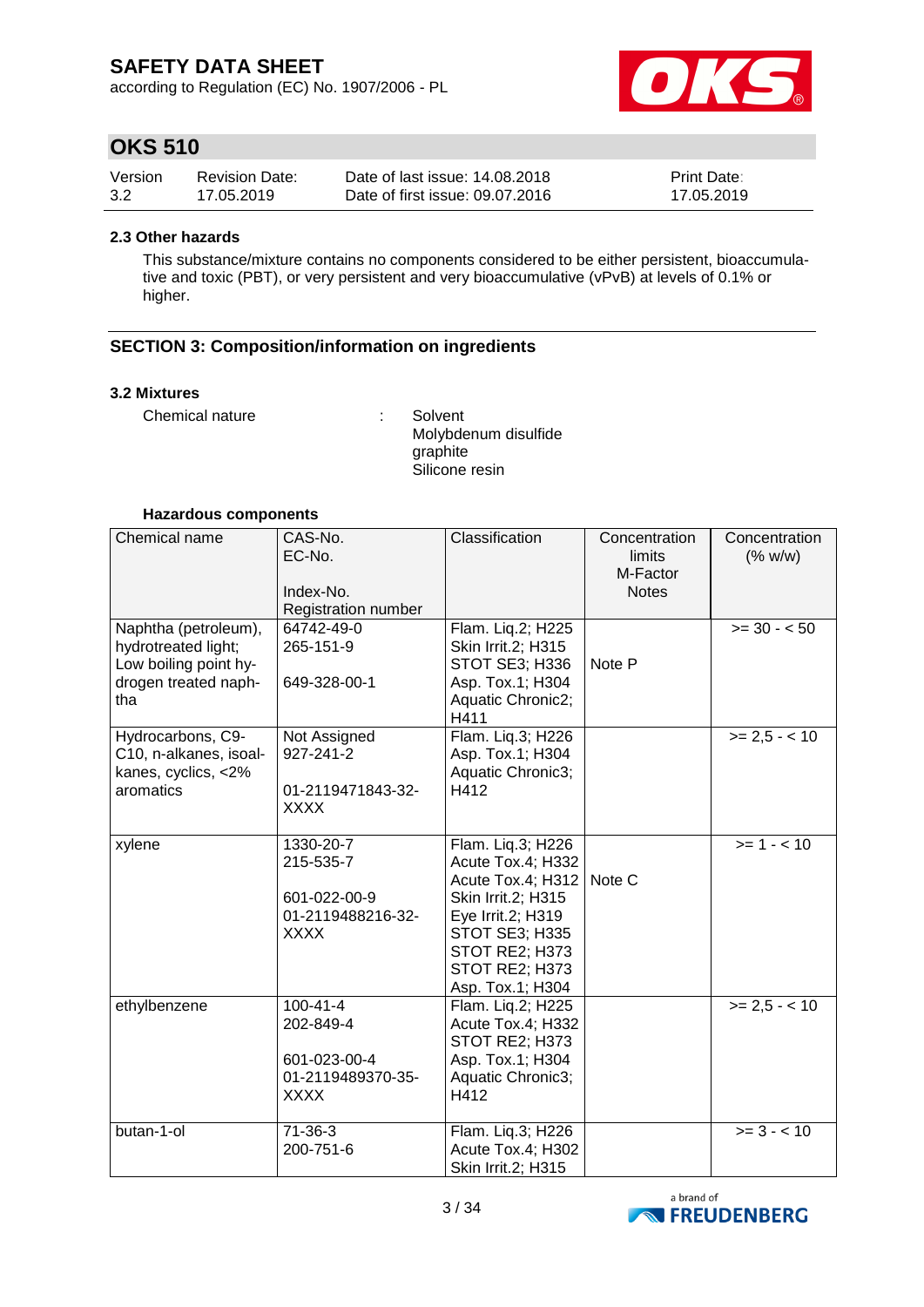according to Regulation (EC) No. 1907/2006 - PL



# **OKS 510**

| Version<br>3.2             | <b>Revision Date:</b><br>17.05.2019 |                                                                           | Date of last issue: 14.08.2018<br>Date of first issue: 09.07.2016 | Print Date:<br>17.05.2019 |               |
|----------------------------|-------------------------------------|---------------------------------------------------------------------------|-------------------------------------------------------------------|---------------------------|---------------|
|                            |                                     | 603-004-00-6<br>01-2119484630-38-<br><b>XXXX</b>                          | Eye Dam.1; H318<br>STOT SE3; H336<br><b>STOT SE3; H335</b>        |                           |               |
|                            |                                     | Substances with a workplace exposure limit :                              |                                                                   |                           |               |
| molybdenum disul-<br>phide |                                     | 1317-33-5<br>215-263-9                                                    |                                                                   |                           | $>= 10 - 20$  |
| n-butyl acetate            |                                     | 123-86-4<br>204-658-1<br>607-025-00-1<br>01-2119485493-29-<br><b>XXXX</b> | Flam. Liq.3; H226<br>STOT SE3; H336                               |                           | $>= 10 - 20$  |
| Graphite                   |                                     | 7782-42-5<br>231-955-3                                                    |                                                                   |                           | $>= 1 - < 10$ |

For explanation of abbreviations see section 16.

### **SECTION 4: First aid measures**

#### **4.1 Description of first aid measures**

| If inhaled              | Call a physician or poison control centre immediately.<br>Remove person to fresh air. If signs/symptoms continue, get<br>medical attention.<br>Keep patient warm and at rest.<br>If unconscious, place in recovery position and seek medical<br>advice.<br>Keep respiratory tract clear.<br>If breathing is irregular or stopped, administer artificial respira-<br>tion. |
|-------------------------|---------------------------------------------------------------------------------------------------------------------------------------------------------------------------------------------------------------------------------------------------------------------------------------------------------------------------------------------------------------------------|
| In case of skin contact | : Take off all contaminated clothing immediately.<br>Wash off immediately with soap and plenty of water.<br>Get medical attention immediately if irritation develops and<br>persists.<br>Wash clothing before reuse.<br>Thoroughly clean shoes before reuse.                                                                                                              |
| In case of eye contact  | : Rinse immediately with plenty of water, also under the eyelids,<br>for at least 10 minutes.<br>Get medical attention immediately.                                                                                                                                                                                                                                       |
| If swallowed            | Move the victim to fresh air.                                                                                                                                                                                                                                                                                                                                             |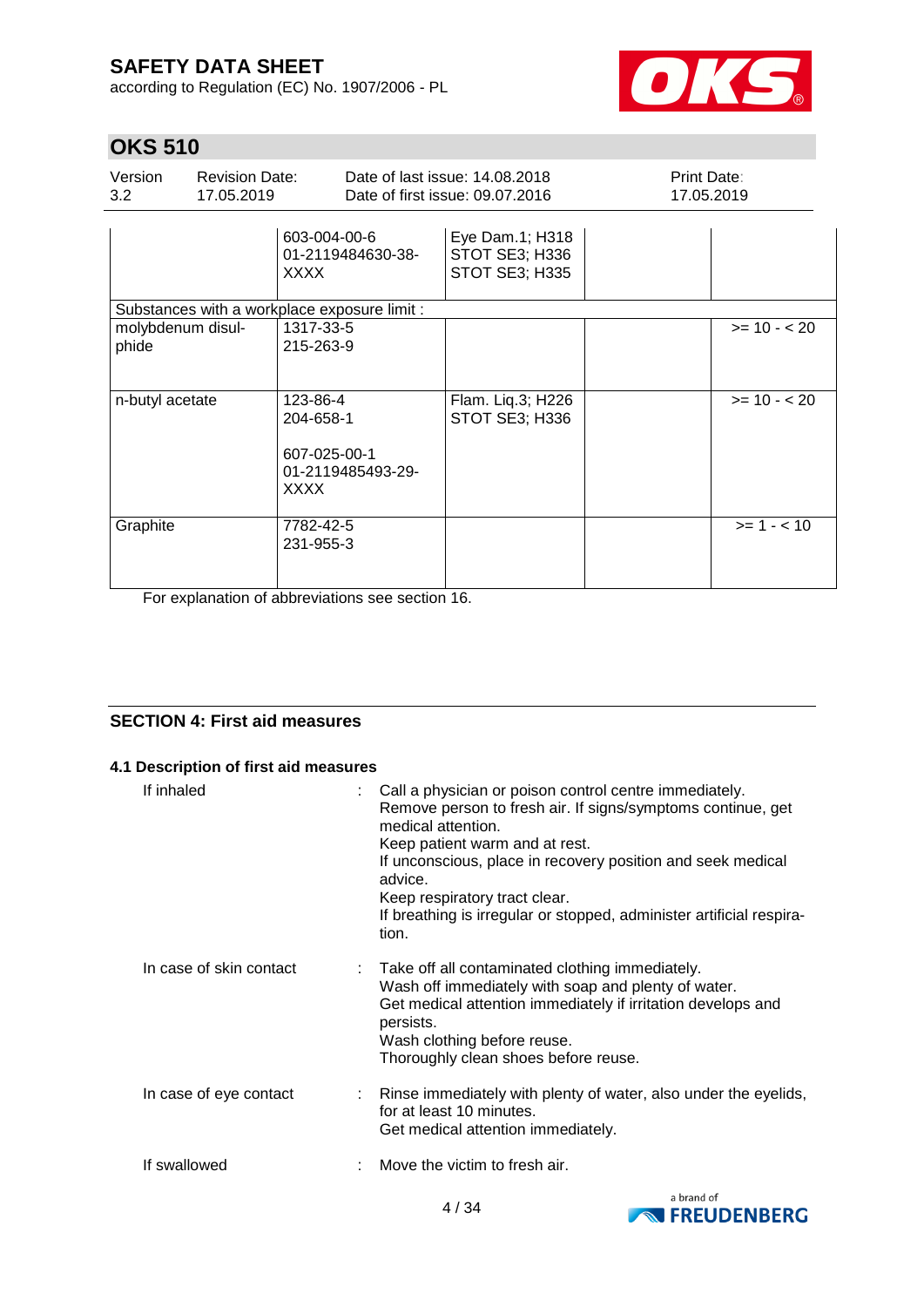according to Regulation (EC) No. 1907/2006 - PL



# **OKS 510**

| Version<br>3.2 | <b>Revision Date:</b><br>17.05.2019 |   | Date of last issue: 14.08.2018<br>Date of first issue: 09.07.2016                                                                                                                                                                                                                                                                                                 | Print Date:<br>17.05.2019 |
|----------------|-------------------------------------|---|-------------------------------------------------------------------------------------------------------------------------------------------------------------------------------------------------------------------------------------------------------------------------------------------------------------------------------------------------------------------|---------------------------|
|                |                                     |   | If accidentally swallowed obtain immediate medical attention.<br>If unconscious, place in recovery position and seek medical<br>advice.<br>Keep respiratory tract clear.<br>Do NOT induce vomiting.<br>Rinse mouth with water.<br>Never give anything by mouth to an unconscious person.<br>Aspiration hazard if swallowed - can enter lungs and cause<br>damage. |                           |
|                |                                     |   | 4.2 Most important symptoms and effects, both acute and delayed                                                                                                                                                                                                                                                                                                   |                           |
| Symptoms       |                                     |   | Inhalation may provoke the following symptoms:<br>Unconsciousness<br><b>Dizziness</b><br><b>Drowsiness</b><br>Headache<br>Nausea<br><b>Tiredness</b><br>Skin contact may provoke the following symptoms:<br>Erythema                                                                                                                                              |                           |
|                |                                     |   | Aspiration may cause pulmonary oedema and pneumonitis.                                                                                                                                                                                                                                                                                                            |                           |
| <b>Risks</b>   |                                     |   | Central nervous system depression<br>Can be absorbed through skin.<br>Risk of product entering the lungs on vomiting after ingestion.<br>Health injuries may be delayed.<br>Causes skin irritation.                                                                                                                                                               |                           |
|                |                                     |   | 4.3 Indication of any immediate medical attention and special treatment needed                                                                                                                                                                                                                                                                                    |                           |
| Treatment      |                                     | ÷ | Treat symptomatically.                                                                                                                                                                                                                                                                                                                                            |                           |
|                |                                     |   |                                                                                                                                                                                                                                                                                                                                                                   |                           |

### **SECTION 5: Firefighting measures**

| 5.1 Extinguishing media           |                                                                               |
|-----------------------------------|-------------------------------------------------------------------------------|
| Suitable extinguishing media      | Use water spray, alcohol-resistant foam, dry chemical or car-<br>bon dioxide. |
| Unsuitable extinguishing<br>media | : High volume water jet                                                       |

### **5.2 Special hazards arising from the substance or mixture**

| Specific hazards during fire- | : Fire may cause evolution of: |
|-------------------------------|--------------------------------|
| fighting                      | Carbon oxides                  |
|                               | Metal oxides                   |
|                               | Sulphur oxides                 |

Do not let product enter drains.

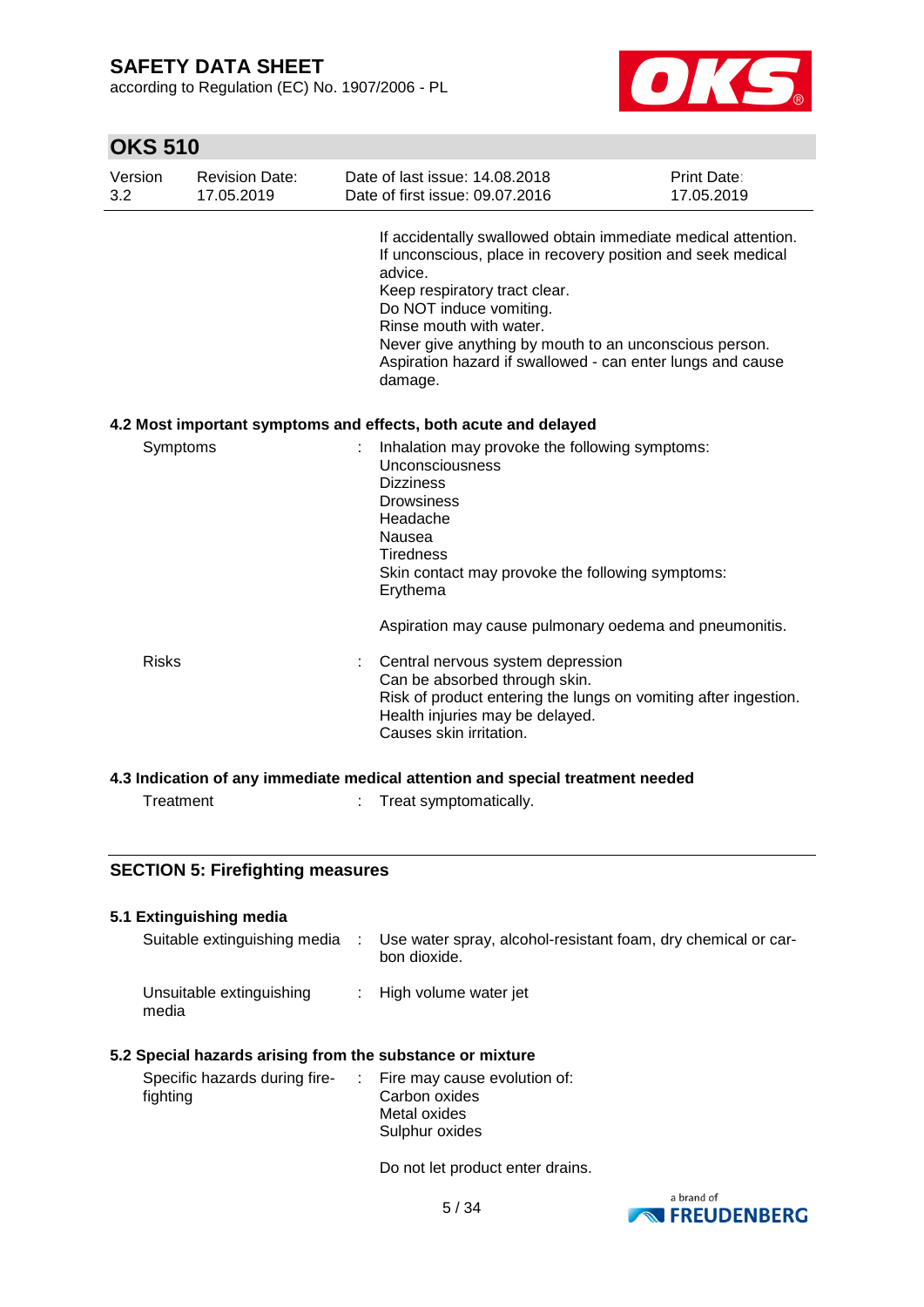according to Regulation (EC) No. 1907/2006 - PL



### **OKS 510**

| Version<br>3.2 |                  | <b>Revision Date:</b><br>17.05.2019 | Date of last issue: 14,08,2018<br>Date of first issue: 09.07.2016                                                                                                                          | Print Date:<br>17.05.2019 |
|----------------|------------------|-------------------------------------|--------------------------------------------------------------------------------------------------------------------------------------------------------------------------------------------|---------------------------|
|                |                  |                                     | Beware of vapours accumulating to form explosive concentra-<br>tions. Vapours can accumulate in low areas.                                                                                 |                           |
|                |                  | 5.3 Advice for firefighters         |                                                                                                                                                                                            |                           |
|                | for firefighters | Special protective equipment :      | In the event of fire, wear self-contained breathing apparatus.<br>Use personal protective equipment. Exposure to decomposi-<br>tion products may be a hazard to health.                    |                           |
|                |                  | Further information                 | Standard procedure for chemical fires.<br>Collect contaminated fire extinguishing water separately. This<br>must not be discharged into drains.<br>Cool containers/tanks with water spray. |                           |

### **SECTION 6: Accidental release measures**

### **6.1 Personal precautions, protective equipment and emergency procedures** Personal precautions : Evacuate personnel to safe areas. Use personal protective equipment. Ensure adequate ventilation. Remove all sources of ignition. Do not breathe vapours or spray mist. Do not breathe dust/ fume/ gas/ mist/ vapours/ spray. Refer to protective measures listed in sections 7 and 8. **6.2 Environmental precautions** Environmental precautions : Do not allow contact with soil, surface or ground water. Prevent further leakage or spillage if safe to do so. If the product contaminates rivers and lakes or drains inform respective authorities. **6.3 Methods and material for containment and cleaning up** Methods for cleaning up : Contain spillage, and then collect with non-combustible absorbent material, (e.g. sand, earth, diatomaceous earth, ver-

#### / national regulations (see section 13). Non-sparking tools should be used.

#### **6.4 Reference to other sections**

For personal protection see section 8.

### **SECTION 7: Handling and storage**

#### **7.1 Precautions for safe handling**

Advice on safe handling : Use only in an area containing explosion proof equipment. Do not use in areas without adequate ventilation.

miculite) and place in container for disposal according to local

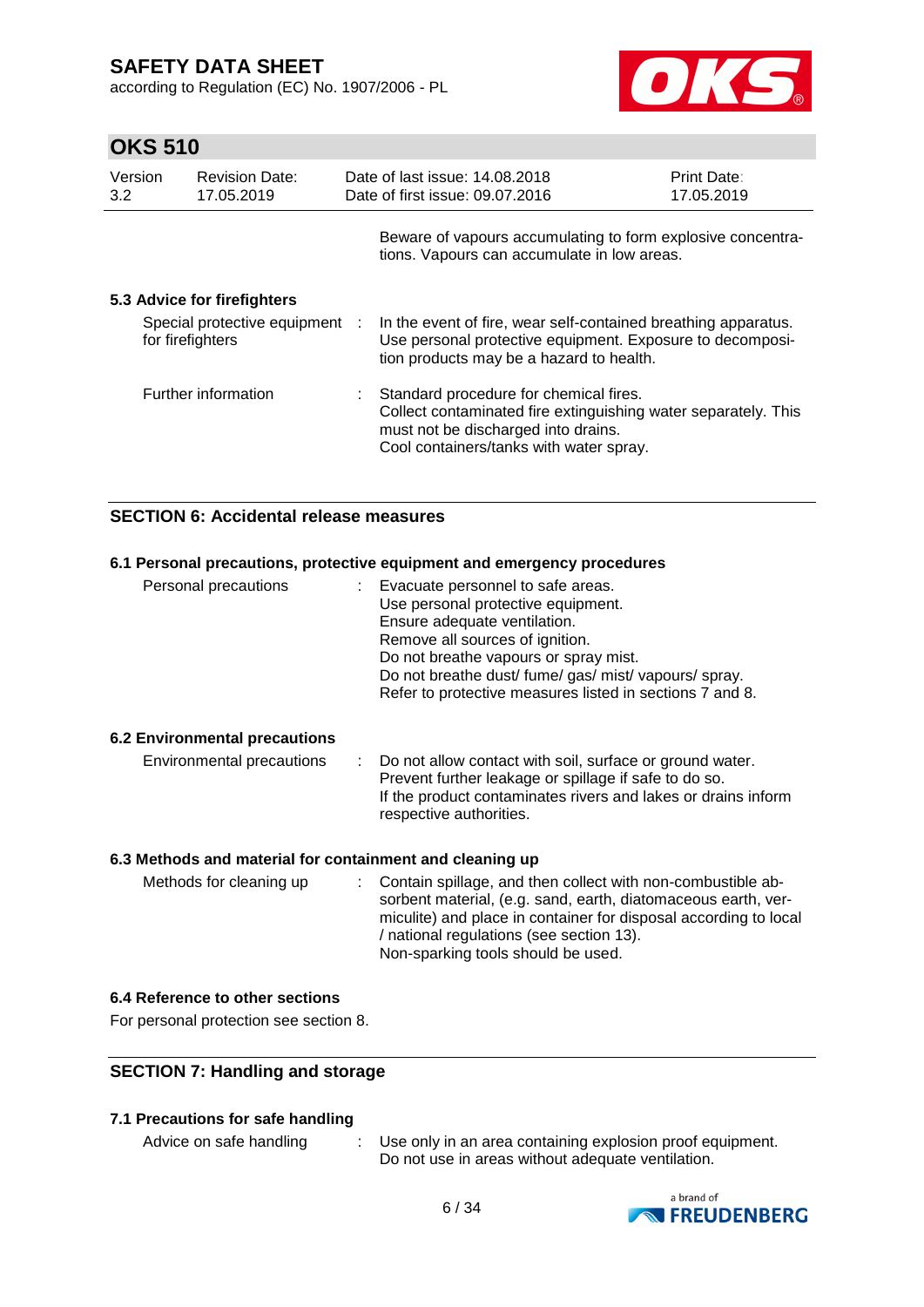according to Regulation (EC) No. 1907/2006 - PL



# **OKS 510**

| Version<br>3.2 | <b>Revision Date:</b><br>17.05.2019                |   | Date of last issue: 14.08.2018<br>Date of first issue: 09.07.2016                                                                                                                                                                                                                                                                                                                                                                                                                                                                                                                                                                                                                                                                                                                                                                                                                                                                                                                                       | <b>Print Date:</b><br>17.05.2019 |
|----------------|----------------------------------------------------|---|---------------------------------------------------------------------------------------------------------------------------------------------------------------------------------------------------------------------------------------------------------------------------------------------------------------------------------------------------------------------------------------------------------------------------------------------------------------------------------------------------------------------------------------------------------------------------------------------------------------------------------------------------------------------------------------------------------------------------------------------------------------------------------------------------------------------------------------------------------------------------------------------------------------------------------------------------------------------------------------------------------|----------------------------------|
|                |                                                    |   | Do not breathe vapours or spray mist.<br>In case of insufficient ventilation, wear suitable respiratory<br>equipment.<br>Avoid exposure - obtain special instructions before use.<br>Avoid contact with skin and eyes.<br>For personal protection see section 8.<br>Keep away from fire, sparks and heated surfaces.<br>Smoking, eating and drinking should be prohibited in the ap-<br>plication area.<br>Wash hands and face before breaks and immediately after<br>handling the product.<br>Ensure all equipment is electrically grounded before beginning<br>transfer operations.<br>Do not get in eyes or mouth or on skin.<br>Do not get on skin or clothing.<br>Do not ingest.<br>Do not use sparking tools.<br>Do not enter areas where used or stored until adequately ven-<br>tilated.<br>Do not repack.<br>Do not re-use empty containers.<br>These safety instructions also apply to empty packaging which<br>may still contain product residues.<br>Keep container closed when not in use. |                                  |
|                | Advice on protection against<br>fire and explosion | ÷ | Keep away from heat and sources of ignition.                                                                                                                                                                                                                                                                                                                                                                                                                                                                                                                                                                                                                                                                                                                                                                                                                                                                                                                                                            |                                  |
|                | Hygiene measures                                   |   | Wash face, hands and any exposed skin thoroughly after<br>handling.                                                                                                                                                                                                                                                                                                                                                                                                                                                                                                                                                                                                                                                                                                                                                                                                                                                                                                                                     |                                  |
|                |                                                    |   | 7.2 Conditions for safe storage, including any incompatibilities                                                                                                                                                                                                                                                                                                                                                                                                                                                                                                                                                                                                                                                                                                                                                                                                                                                                                                                                        |                                  |
|                | Requirements for storage<br>areas and containers   |   | Store in original container. Keep container closed when not in<br>use. Keep in a cool place away from oxidizing agents. Keep in<br>a dry, cool and well-ventilated place. Containers which are<br>opened must be carefully resealed and kept upright to prevent<br>leakage. Store in accordance with the particular national regu-<br>lations. Keep in properly labelled containers.                                                                                                                                                                                                                                                                                                                                                                                                                                                                                                                                                                                                                    |                                  |
|                | 7.3 Specific end use(s)                            |   |                                                                                                                                                                                                                                                                                                                                                                                                                                                                                                                                                                                                                                                                                                                                                                                                                                                                                                                                                                                                         |                                  |
|                | Specific use(s)                                    |   | Specific instructions for handling, not required.                                                                                                                                                                                                                                                                                                                                                                                                                                                                                                                                                                                                                                                                                                                                                                                                                                                                                                                                                       |                                  |

### **SECTION 8: Exposure controls/personal protection**

### **8.1 Control parameters**

### **Occupational Exposure Limits**

| Components | CAS-No. | of exposure) | Value type (Form   Control parameters | <b>Basis</b> |
|------------|---------|--------------|---------------------------------------|--------------|
|            |         |              |                                       |              |

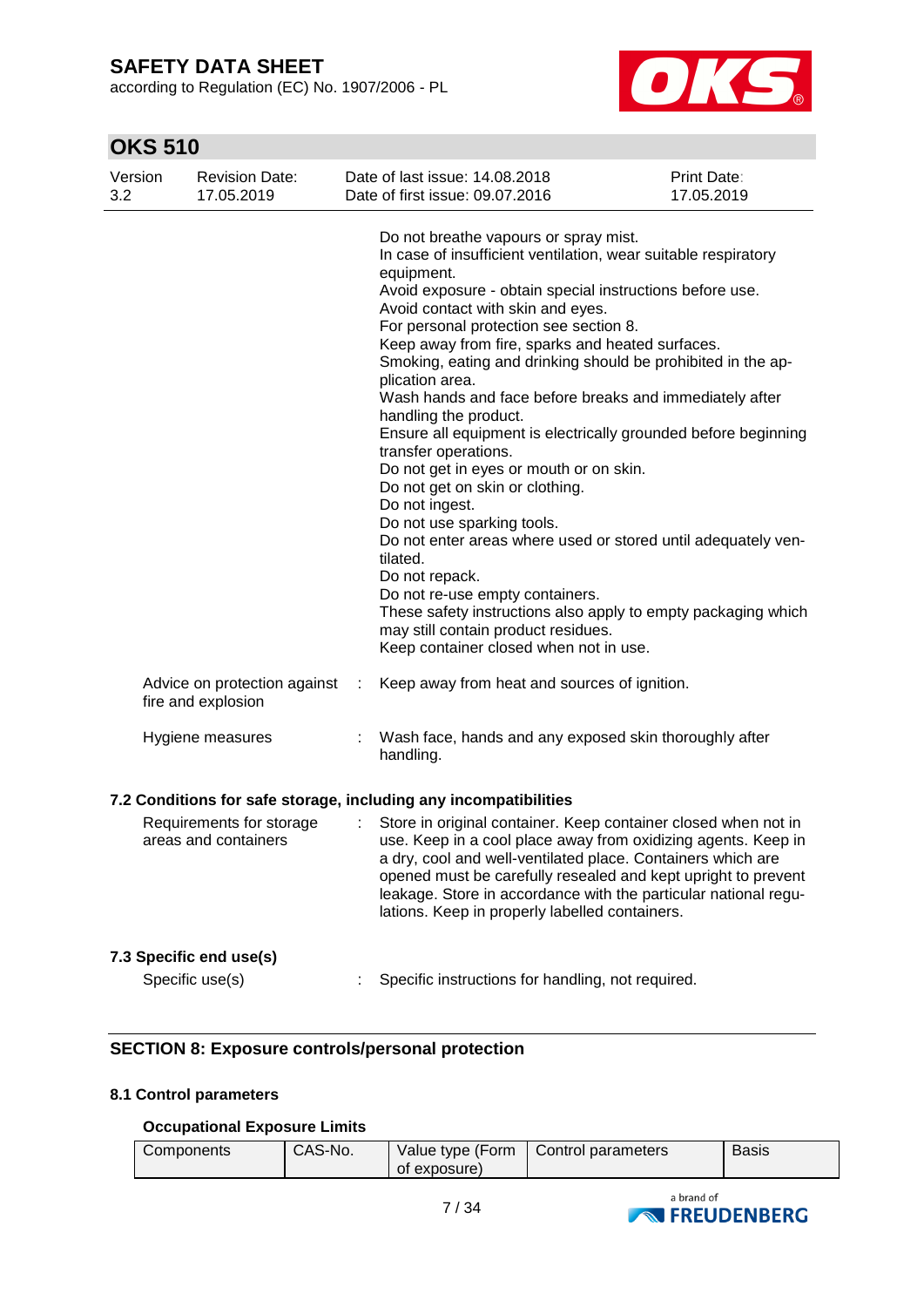according to Regulation (EC) No. 1907/2006 - PL



# **OKS 510**

| Version | <b>Revision Date:</b> | Date of last issue: 14.08.2018  | <b>Print Date:</b> |
|---------|-----------------------|---------------------------------|--------------------|
| 3.2     | 17.05.2019            | Date of first issue: 09.07.2016 | 17.05.2019         |

| molybdenum di-             | 1317-33-5      | <b>NDS</b>                                        | $4$ mg/m $3$                                                                                                                                                   | PL OEL             |
|----------------------------|----------------|---------------------------------------------------|----------------------------------------------------------------------------------------------------------------------------------------------------------------|--------------------|
| sulphide                   |                |                                                   | (Molybdenum)                                                                                                                                                   | $(2014 - 06 - 23)$ |
|                            |                | <b>NDSch</b>                                      | $10$ mg/m $3$                                                                                                                                                  | PL OEL             |
|                            |                |                                                   | (Molybdenum)                                                                                                                                                   | $(2014 - 06 - 23)$ |
| n-butyl acetate            | 123-86-4       | <b>NDS</b>                                        | $200$ mg/m3                                                                                                                                                    | PL OEL             |
|                            |                |                                                   |                                                                                                                                                                | $(2014 - 06 - 23)$ |
|                            |                | <b>NDSch</b>                                      | 950 mg/m3                                                                                                                                                      | PL OEL             |
|                            |                |                                                   |                                                                                                                                                                | $(2014 - 06 - 23)$ |
| xylene                     | 1330-20-7      | <b>TWA</b>                                        | 50 ppm                                                                                                                                                         | 2000/39/EC         |
|                            |                |                                                   | 221 mg/m3                                                                                                                                                      | $(2000-06-16)$     |
| Further information        |                |                                                   | Identifies the possibility of significant uptake through the skin, Indicative                                                                                  |                    |
|                            |                | <b>STEL</b>                                       | 100 ppm                                                                                                                                                        | 2000/39/EC         |
|                            |                |                                                   | 442 mg/m3                                                                                                                                                      | $(2000-06-16)$     |
| Further information        |                |                                                   | Identifies the possibility of significant uptake through the skin, Indicative                                                                                  |                    |
|                            |                | <b>NDS</b>                                        | 100 mg/m3                                                                                                                                                      | PL OEL             |
|                            |                |                                                   |                                                                                                                                                                | $(2016-06-30)$     |
| ethylbenzene               | $100 - 41 - 4$ | <b>TWA</b>                                        | 100 ppm                                                                                                                                                        | 2000/39/EC         |
|                            |                |                                                   | 442 mg/m3                                                                                                                                                      | $(2000-06-16)$     |
| Further information        |                |                                                   | Identifies the possibility of significant uptake through the skin, Indicative                                                                                  |                    |
|                            |                | <b>STEL</b>                                       | 200 ppm                                                                                                                                                        | 2000/39/EC         |
|                            |                |                                                   | 884 mg/m3                                                                                                                                                      | $(2000-06-16)$     |
| Further information        |                |                                                   | Identifies the possibility of significant uptake through the skin, Indicative                                                                                  |                    |
|                            |                | <b>NDS</b>                                        | 200 mg/m3                                                                                                                                                      | PL OEL             |
|                            |                |                                                   |                                                                                                                                                                | $(2014 - 06 - 23)$ |
|                            |                | <b>NDSch</b>                                      | 400 mg/m3                                                                                                                                                      | PL OEL             |
|                            |                |                                                   |                                                                                                                                                                | $(2014 - 06 - 23)$ |
| butan-1-ol                 | $71 - 36 - 3$  | <b>NDS</b>                                        | 50 mg/m3                                                                                                                                                       | PL OEL             |
|                            |                |                                                   |                                                                                                                                                                | $(2014 - 06 - 23)$ |
|                            |                | <b>NDSch</b>                                      | 150 mg/m3                                                                                                                                                      | PL OEL             |
|                            |                |                                                   |                                                                                                                                                                | $(2014 - 06 - 23)$ |
| Graphite                   | 7782-42-5      | NDS (respirable                                   | 1 $mg/m3$                                                                                                                                                      | PL OEL             |
|                            |                | dust fraction)                                    |                                                                                                                                                                | $(2014 - 06 - 23)$ |
| <b>Further information</b> |                |                                                   | Respirable fraction - the fraction of aerosol that penetrates into the respiratory                                                                             |                    |
|                            |                |                                                   | tract, which poses a threat to the health of the deposit in the area of gas ex-                                                                                |                    |
|                            |                |                                                   | change, determined in accordance with standard PN-EN 481.                                                                                                      |                    |
|                            |                | NDS (inhalable                                    | $6$ mg/m $3$                                                                                                                                                   | PL OEL             |
|                            |                | dust)                                             |                                                                                                                                                                | $(2014 - 06 - 23)$ |
| Further information        |                |                                                   | Inhalable fraction - the fraction of aerosol penetrating through the nose and                                                                                  |                    |
|                            |                |                                                   | mouth, which after deposit in the respiratory tract poses a threat to health,                                                                                  |                    |
|                            |                | determined in accordance with standard PN-EN 481. |                                                                                                                                                                |                    |
|                            |                | NDS (inhalable                                    | $4 \text{ mg/m}$ 3                                                                                                                                             | PL OEL             |
|                            |                | dust)                                             |                                                                                                                                                                | $(2014 - 06 - 23)$ |
| Further information        |                |                                                   | Inhalable fraction - the fraction of aerosol penetrating through the nose and<br>mouth, which after deposit in the respiratory tract poses a threat to health, |                    |
|                            |                | determined in accordance with standard PN-EN 481. |                                                                                                                                                                |                    |
|                            |                |                                                   |                                                                                                                                                                |                    |

#### **Derived No Effect Level (DNEL) according to Regulation (EC) No. 1907/2006:**

| Substance name                              | End Use        | Exposure routes | Potential health ef-<br>fects | Value      |
|---------------------------------------------|----------------|-----------------|-------------------------------|------------|
| Naphtha (petroleum),<br>hydrotreated light; | <b>Workers</b> | Inhalation      | Long-term systemic<br>effects | 1300 mg/m3 |

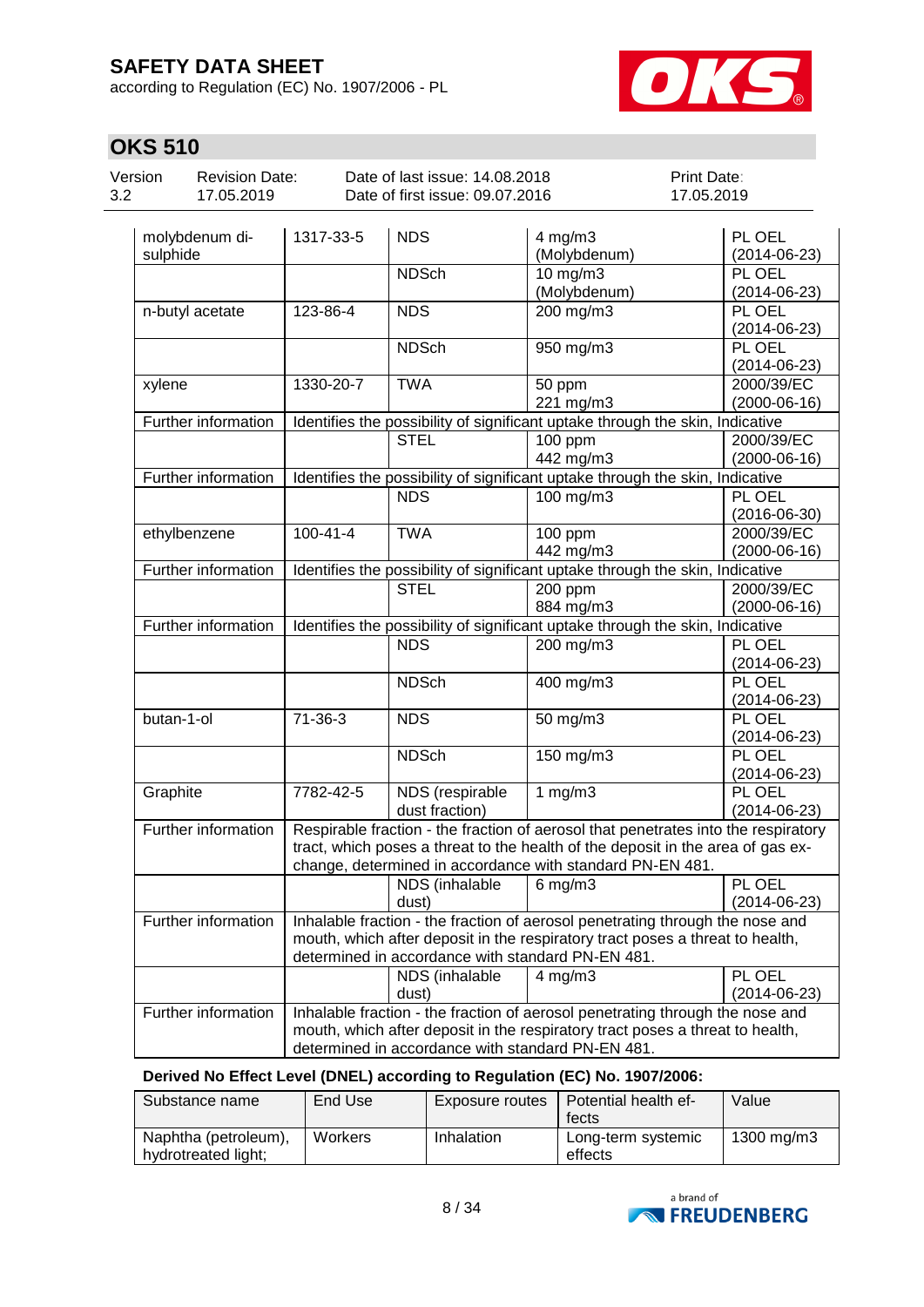according to Regulation (EC) No. 1907/2006 - PL



# **OKS 510**

| Version | <b>Revision Date:</b> |
|---------|-----------------------|
| 3.2     | 17.05.2019            |

Date of last issue: 14.08.2018 Date of first issue: 09.07.2016 Print Date: 17.05.2019

| Low boiling point hy-<br>drogen treated naph-<br>tha |                |              |                                          |                     |
|------------------------------------------------------|----------------|--------------|------------------------------------------|---------------------|
|                                                      | Workers        | Inhalation   | Long-term local ef-<br>fects             | 840 mg/m3           |
|                                                      | <b>Workers</b> | Inhalation   | Acute local effects                      | 1100 mg/m3          |
| n-butyl acetate                                      | Workers        | Inhalation   | Long-term systemic<br>effects            | 300 mg/m3           |
|                                                      | Workers        | Inhalation   | Acute systemic ef-<br>fects              | 600 mg/m3           |
|                                                      | Workers        | Dermal       | Long-term local ef-<br>fects             | 11 mg/cm2           |
| xylene                                               | Workers        | Inhalation   | Long-term exposure,<br>Systemic effects  | 77 mg/m3            |
|                                                      | <b>Workers</b> | Inhalation   | Short-term exposure,<br>Systemic effects | 289 mg/m3           |
|                                                      | Workers        | Skin contact | Long-term exposure,<br>Systemic effects  | 180 mg/kg           |
|                                                      | Consumers      | Inhalation   | Long-term exposure,<br>Systemic effects  | 14,8 mg/m3          |
|                                                      | Consumers      | Inhalation   | Short-term exposure,<br>Systemic effects | 174 mg/m3           |
|                                                      | Consumers      | Ingestion    | Long-term exposure,<br>Systemic effects  | $1,6$ mg/kg         |
| ethylbenzene                                         | Workers        | Skin contact | Long-term systemic<br>effects            | 180 mg/kg<br>bw/day |
|                                                      | Workers        | Inhalation   | Long-term systemic<br>effects            | 77 mg/m3            |
|                                                      | Workers        | Inhalation   | Acute local effects                      | 293 mg/m3           |
| butan-1-ol                                           | Workers        | Inhalation   | Long-term local ef-<br>fects             | 310 mg/m3           |

**Predicted No Effect Concentration (PNEC) according to Regulation (EC) No. 1907/2006:**

| Substance name  | <b>Environmental Compartment</b>          | Value               |
|-----------------|-------------------------------------------|---------------------|
| n-butyl acetate | Fresh water                               | $0,18$ mg/l         |
|                 |                                           |                     |
|                 | Marine water                              | $0,018$ mg/l        |
|                 | Microbiological Activity in Sewage Treat- | 35,6 mg/l           |
|                 | ment Systems                              |                     |
|                 | Fresh water sediment                      | 0,981 mg/kg         |
|                 | Marine sediment                           | 0,0981 mg/kg        |
|                 | Soil                                      | $0,09$ mg/kg        |
| xylene          | Fresh water                               | $0,327$ mg/l        |
|                 | Marine water                              | $0,327$ mg/l        |
|                 | Fresh water sediment                      | 12,46 mg/l          |
|                 | Marine sediment                           | 12,46 mg/l          |
|                 | Soil                                      | 2,31 mg/kg          |
| ethylbenzene    | Fresh water                               | $0,1$ mg/l          |
|                 | Marine water                              | $0,01 \text{ mg/l}$ |

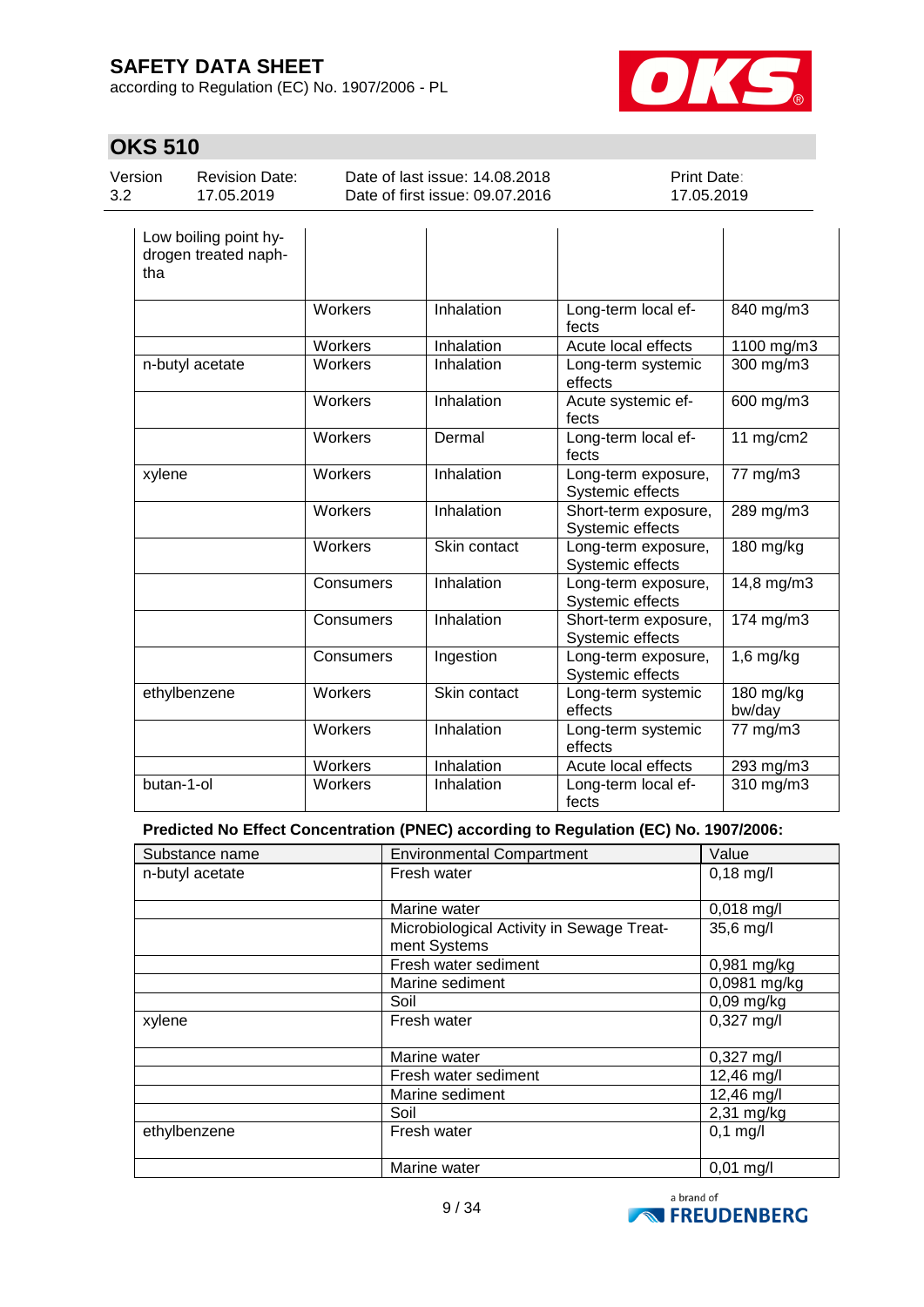according to Regulation (EC) No. 1907/2006 - PL



# **OKS 510**

| Version | <b>Revision Date:</b> | Date of last issue: 14.08.2018  | <b>Print Date:</b> |
|---------|-----------------------|---------------------------------|--------------------|
| 3.2     | 17.05.2019            | Date of first issue: 09.07.2016 | 17.05.2019         |

|            | Intermittent use/release                                  | $0,1$ mg/l                         |
|------------|-----------------------------------------------------------|------------------------------------|
|            | Microbiological Activity in Sewage Treat-<br>ment Systems | $9,6$ mg/l                         |
|            | Fresh water sediment                                      | $13,7$ mg/kg                       |
|            | Marine sediment                                           | $1,37$ mg/kg                       |
|            | Soil                                                      | 2,68 mg/kg                         |
|            | Oral                                                      | 20 mg/kg                           |
| butan-1-ol | Fresh water                                               | 0,082 mg/l                         |
|            | Marine water                                              | $0,008$ mg/l                       |
|            | Intermittent use/release                                  | $2,25$ mg/l                        |
|            | Microbiological Activity in Sewage Treat-<br>ment Systems | 2476 mg/l                          |
|            | Fresh water sediment                                      | $0,324$ mg/kg dry<br>weight (d.w.) |
|            | Marine sediment                                           | 0,032 mg/kg dry<br>weight (d.w.)   |
|            | Soil                                                      | 0,017 mg/kg dry<br>weight (d.w.)   |

### **8.2 Exposure controls**

#### **Engineering measures**

Use only in an area equipped with explosion proof exhaust ventilation. Handle only in a place equipped with local exhaust (or other appropriate exhaust).

| Personal protective equipment                   |  |                                                                                                                                                                                                                                                                                                                                        |  |  |  |
|-------------------------------------------------|--|----------------------------------------------------------------------------------------------------------------------------------------------------------------------------------------------------------------------------------------------------------------------------------------------------------------------------------------|--|--|--|
| Eye protection                                  |  | Safety glasses with side-shields conforming to EN166                                                                                                                                                                                                                                                                                   |  |  |  |
| Hand protection<br>Material<br>Protective index |  | Fluorinated rubber<br>Class 1                                                                                                                                                                                                                                                                                                          |  |  |  |
| Remarks                                         |  | Wear protective gloves. The selected protective gloves have<br>to satisfy the specifications of Regulation (EU) 2016/425 and<br>the standard EN 374 derived from it. The break through time<br>depends amongst other things on the material, the thickness<br>and the type of glove and therefore has to be measured for<br>each case. |  |  |  |
| Respiratory protection                          |  | Use respiratory protection unless adequate local exhaust<br>ventilation is provided or exposure assessment demonstrates<br>that exposures are within recommended exposure guidelines.                                                                                                                                                  |  |  |  |
| Filter type                                     |  | Recommended Filter type:                                                                                                                                                                                                                                                                                                               |  |  |  |
|                                                 |  | Organic gas and low boiling vapour type (AX)                                                                                                                                                                                                                                                                                           |  |  |  |
| Protective measures                             |  | The type of protective equipment must be selected according<br>to the concentration and amount of the dangerous substance<br>at the specific workplace.<br>Choose body protection in relation to its type, to the concen-<br>tration and amount of dangerous substances, and to the spe-                                               |  |  |  |

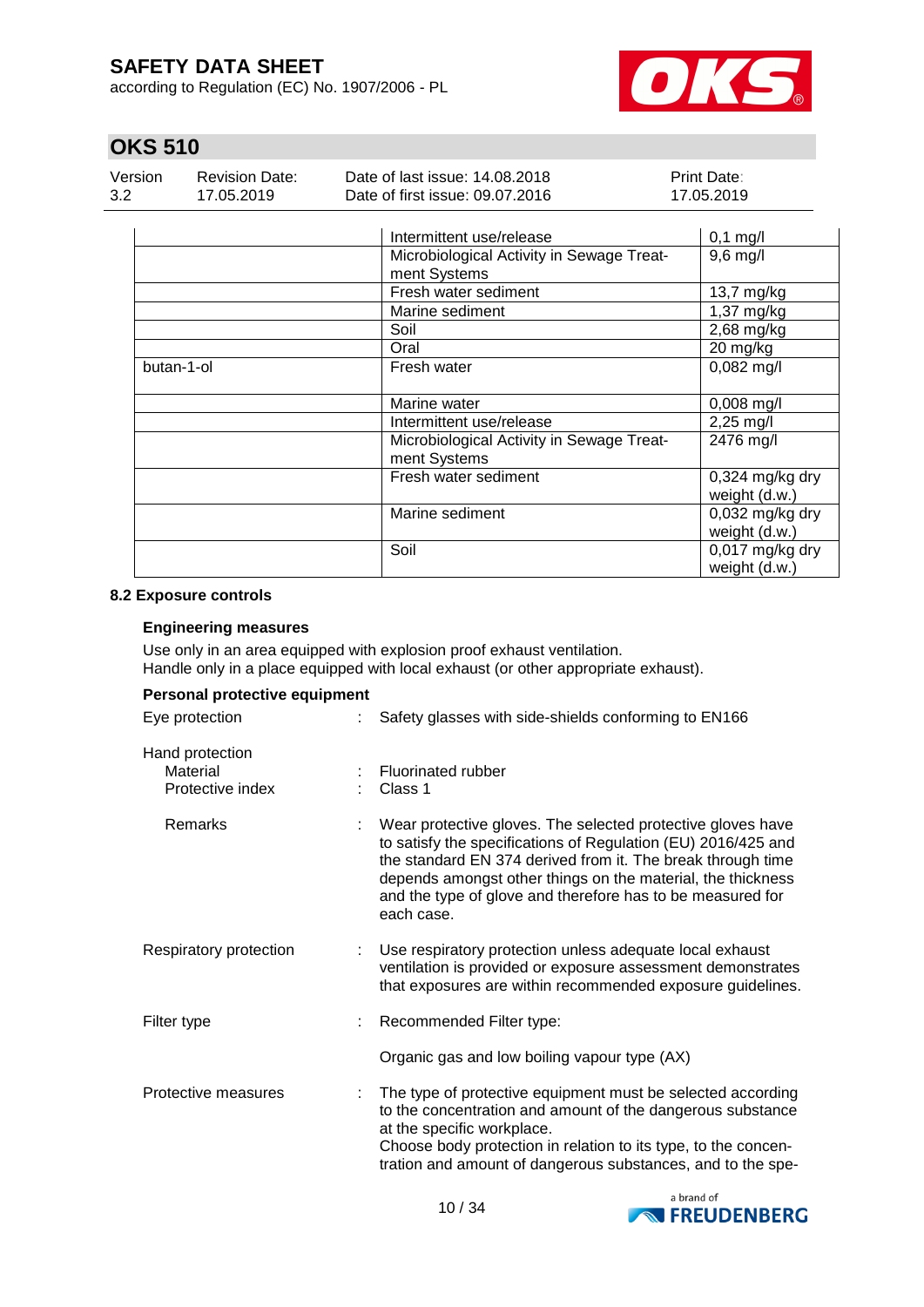according to Regulation (EC) No. 1907/2006 - PL



# **OKS 510**

| Version | Revision Date: | Date of last issue: 14,08,2018  | <b>Print Date:</b> |
|---------|----------------|---------------------------------|--------------------|
| - 3.2   | 17.05.2019     | Date of first issue: 09.07.2016 | 17.05.2019         |
|         |                |                                 |                    |

cific work-place.

### **SECTION 9: Physical and chemical properties**

| 9.1 Information on basic physical and chemical properties<br>Appearance | ÷  | liquid                                         |
|-------------------------------------------------------------------------|----|------------------------------------------------|
| Colour                                                                  |    | black                                          |
| Odour                                                                   |    | solvent-like                                   |
| <b>Odour Threshold</b>                                                  | ÷  | No data available                              |
|                                                                         |    |                                                |
| pH                                                                      | ÷  | Not applicable                                 |
| Melting point/range                                                     | ÷  | No data available                              |
| Boiling point/boiling range                                             | ÷. | 57 °C<br>(1.013 hPa)                           |
| Flash point                                                             | ÷. | $< -30,00$ °C<br>Method: DIN 51755, closed cup |
| Evaporation rate                                                        | ÷. | No data available                              |
| Flammability (solid, gas)                                               | ÷. | Not applicable                                 |
| Upper explosion limit                                                   | t. | 10,4 %(V)                                      |
| Lower explosion limit                                                   | t. | $0,6\%$ (V)                                    |
| Vapour pressure                                                         | t. | 149 hPa (20 °C)                                |
| Relative vapour density                                                 | ÷. | No data available                              |
| Density                                                                 | ÷  | 0,98 g/cm3<br>(20 °C)                          |
| <b>Bulk density</b>                                                     |    | No data available                              |
| Solubility(ies)<br>Water solubility                                     |    | immiscible                                     |
| Solubility in other solvents                                            | ÷  | No data available                              |
| Partition coefficient: n-<br>octanol/water                              |    | No data available                              |

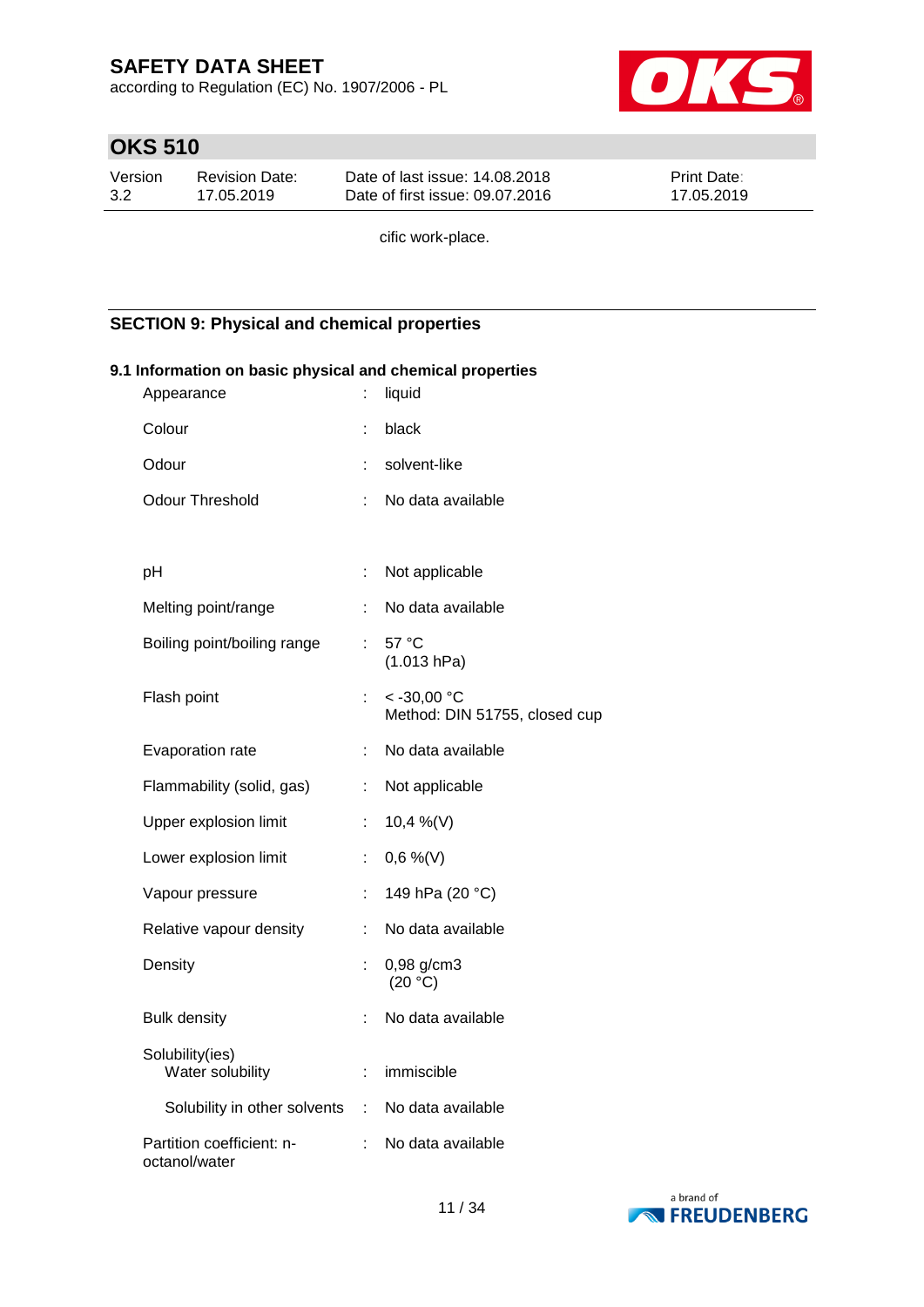according to Regulation (EC) No. 1907/2006 - PL



### **OKS 510**

| Version<br>3.2 |               | <b>Revision Date:</b><br>17.05.2019 |                           | Date of last issue: 14,08,2018<br>Date of first issue: 09.07.2016 | Print Date:<br>17.05.2019 |
|----------------|---------------|-------------------------------------|---------------------------|-------------------------------------------------------------------|---------------------------|
|                |               |                                     |                           |                                                                   |                           |
|                |               | Auto-ignition temperature           |                           | No data available                                                 |                           |
|                |               | Decomposition temperature           |                           | No data available                                                 |                           |
|                | Viscosity     |                                     |                           |                                                                   |                           |
|                |               | Viscosity, dynamic                  |                           | No data available                                                 |                           |
|                |               | Viscosity, kinematic                | $\mathbb{Z}^{\mathbb{Z}}$ | $<$ 7 mm2/s (40 °C)                                               |                           |
|                |               | <b>Explosive properties</b>         |                           | Not explosive                                                     |                           |
|                |               | Oxidizing properties                |                           | No data available                                                 |                           |
|                |               | 9.2 Other information               |                           |                                                                   |                           |
|                |               | Sublimation point                   |                           | No data available                                                 |                           |
|                |               | Metal corrosion rate                |                           | Not corrosive to metals                                           |                           |
|                | Self-ignition |                                     |                           | No data available                                                 |                           |
|                |               |                                     |                           |                                                                   |                           |

### **SECTION 10: Stability and reactivity**

#### **10.1 Reactivity**

No hazards to be specially mentioned.

#### **10.2 Chemical stability**

Stable under normal conditions.

#### **10.3 Possibility of hazardous reactions**

Hazardous reactions : No dangerous reaction known under conditions of normal use.

#### **10.4 Conditions to avoid**

| Conditions to avoid | Heat, flames and sparks.               |
|---------------------|----------------------------------------|
|                     | Strong sunlight for prolonged periods. |

#### **10.5 Incompatible materials**

Materials to avoid : Oxidizing agents

### **10.6 Hazardous decomposition products**

No decomposition if stored and applied as directed.

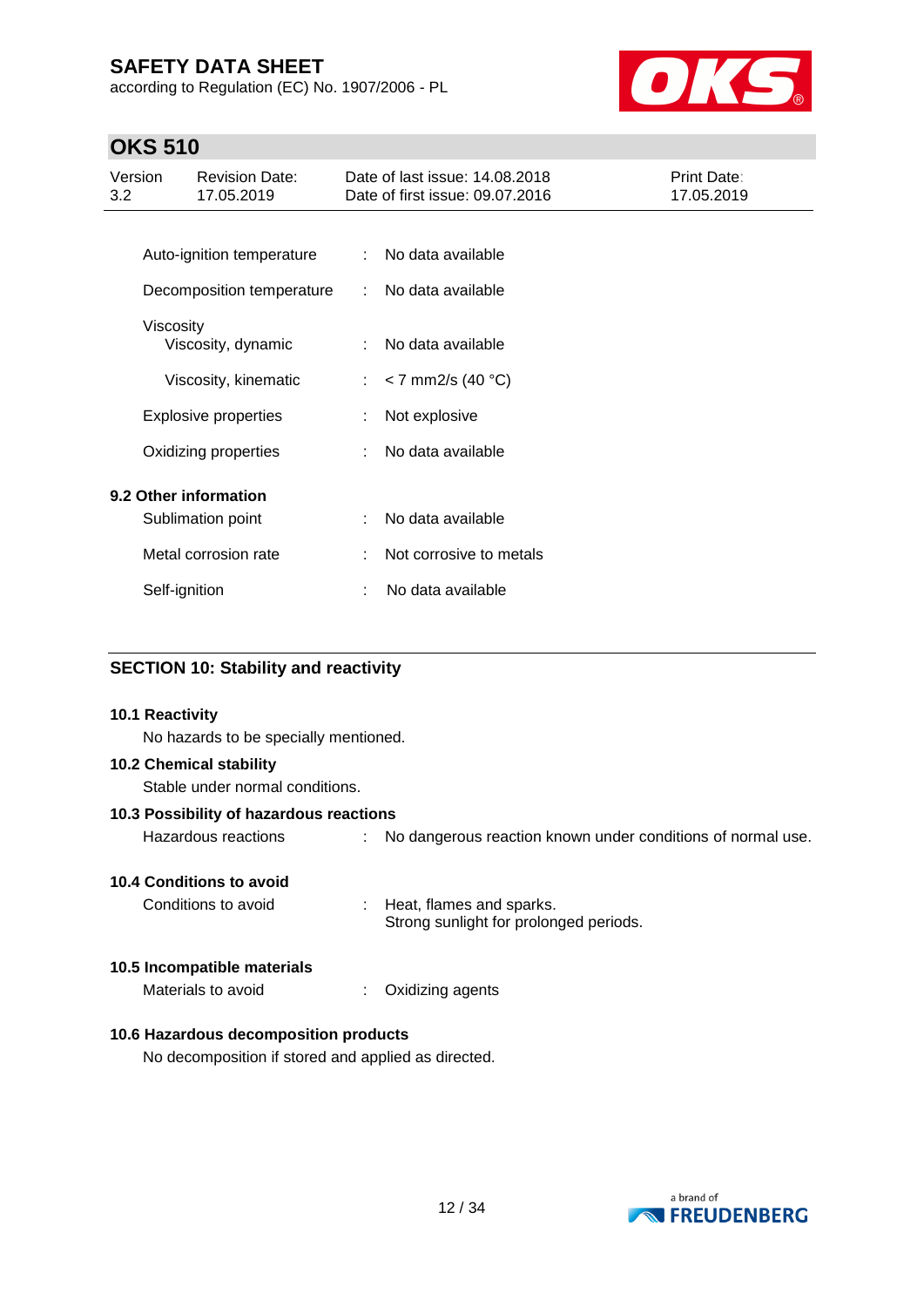according to Regulation (EC) No. 1907/2006 - PL



# **OKS 510**

| Version | <b>Revision Date:</b> | Date of last issue: 14,08,2018  | <b>Print Date:</b> |
|---------|-----------------------|---------------------------------|--------------------|
| 3.2     | 17.05.2019            | Date of first issue: 09.07.2016 | 17.05.2019         |

### **SECTION 11: Toxicological information**

### **11.1 Information on toxicological effects**

| <b>Acute toxicity</b>                  |                                                                                                                                                                                                    |
|----------------------------------------|----------------------------------------------------------------------------------------------------------------------------------------------------------------------------------------------------|
| <b>Product:</b><br>Acute oral toxicity | : Acute toxicity estimate: $> 2.000$ mg/kg<br>Method: Calculation method                                                                                                                           |
|                                        | Remarks: Effects due to ingestion may include:                                                                                                                                                     |
|                                        | Symptoms: Central nervous system depression                                                                                                                                                        |
| Acute inhalation toxicity              | $\therefore$ Acute toxicity estimate: $>$ 20 mg/l<br>Exposure time: 4 h<br>Test atmosphere: vapour<br>Method: Calculation method                                                                   |
|                                        | Remarks: Respiration of solvent vapour may cause dizziness.                                                                                                                                        |
|                                        | Symptoms: Inhalation may provoke the following symptoms:,<br>Local irritation, Respiratory disorders, Dizziness, Drowsiness,<br>Vomiting, Fatigue, Vertigo, Central nervous system depres-<br>sion |
| Acute dermal toxicity                  | : Acute toxicity estimate: $> 2.000$ mg/kg<br>Method: Calculation method                                                                                                                           |
|                                        | Remarks: Harmful in contact with skin.                                                                                                                                                             |
|                                        | Symptoms: Redness, Local irritation                                                                                                                                                                |

### **Components:**

|                           | Naphtha (petroleum), hydrotreated light; Low boiling point hydrogen treated naphtha:                                                                         |
|---------------------------|--------------------------------------------------------------------------------------------------------------------------------------------------------------|
| Acute oral toxicity       | : LD50 (Rat): $>$ 5.000 mg/kg<br>Method: OECD Test Guideline 401<br>GLP: yes                                                                                 |
| Acute inhalation toxicity | : $LC50$ (Rat): $> 25.2$ mg/l<br>Exposure time: 4 h<br>Test atmosphere: vapour<br>Assessment: The substance or mixture has no acute inhala-<br>tion toxicity |
| Acute dermal toxicity     | : LD50 (Rabbit): $> 2.000$ mg/kg<br>Method: OECD Test Guideline 402<br>GLP: yes<br>Assessment: The substance or mixture has no acute dermal<br>toxicity      |

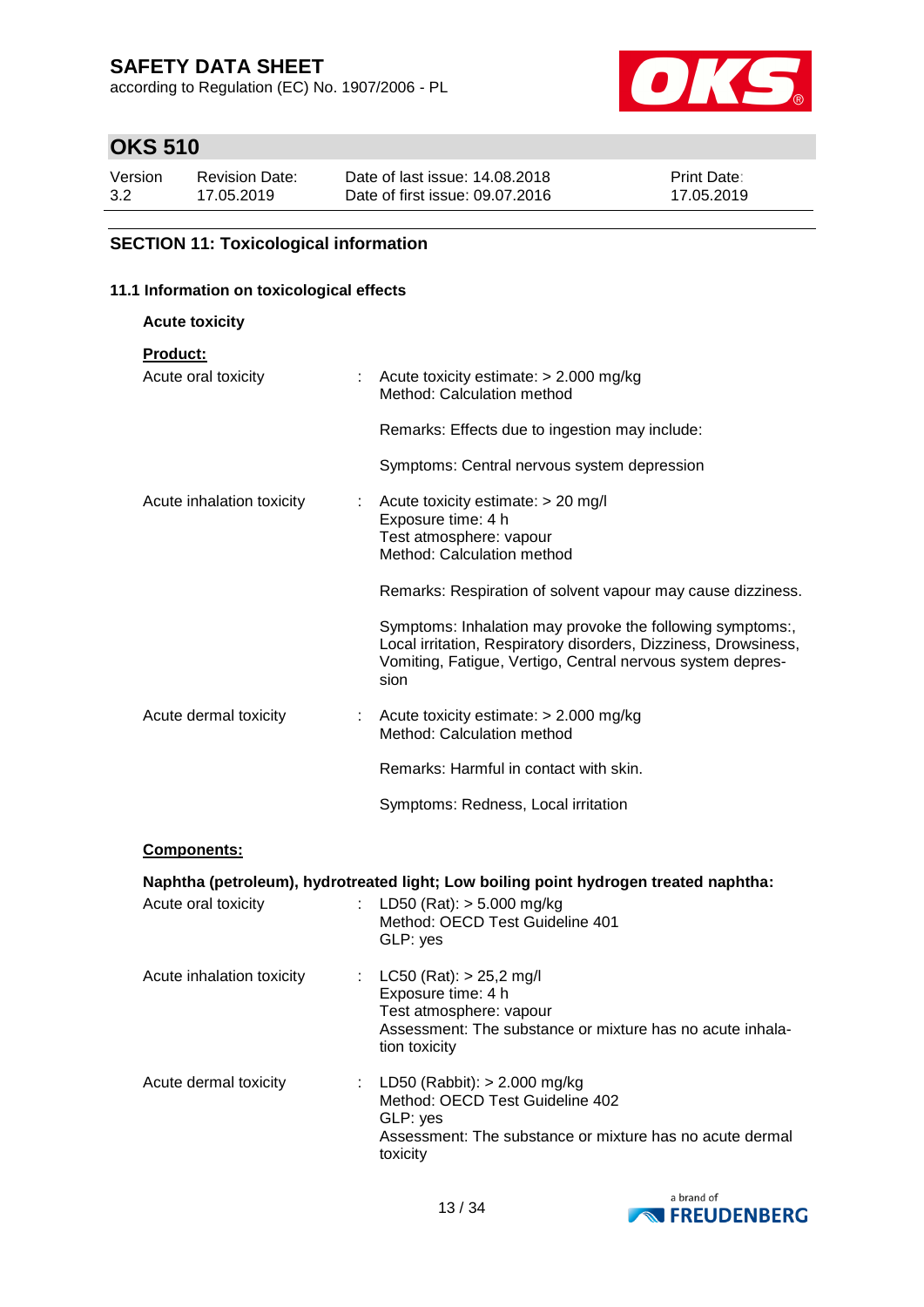according to Regulation (EC) No. 1907/2006 - PL



| Version | <b>Revision Date:</b> | Date of last issue: 14.08.2018  | <b>Print Date:</b> |
|---------|-----------------------|---------------------------------|--------------------|
| 3.2     | 17.05.2019            | Date of first issue: 09.07.2016 | 17.05.2019         |

| Hydrocarbons, C9-C10, n-alkanes, isoalkanes, cyclics, <2% aromatics: |                                                                                                                                                                                                |  |  |  |  |
|----------------------------------------------------------------------|------------------------------------------------------------------------------------------------------------------------------------------------------------------------------------------------|--|--|--|--|
|                                                                      | : LD50 Oral (Rat): $>$ 5.000 mg/kg                                                                                                                                                             |  |  |  |  |
|                                                                      |                                                                                                                                                                                                |  |  |  |  |
|                                                                      |                                                                                                                                                                                                |  |  |  |  |
| ÷.                                                                   | LD50 (Rat): 4.300 mg/kg                                                                                                                                                                        |  |  |  |  |
|                                                                      | : Assessment: The component/mixture is moderately toxic after<br>short term inhalation.                                                                                                        |  |  |  |  |
|                                                                      | : Assessment: The component/mixture is moderately toxic after<br>single contact with skin.                                                                                                     |  |  |  |  |
|                                                                      |                                                                                                                                                                                                |  |  |  |  |
|                                                                      | : LD50 (Rat): $3.500$ mg/kg                                                                                                                                                                    |  |  |  |  |
|                                                                      | : LC50 (Rat): $17,2 \text{ mg/l}$<br>Exposure time: 4 h<br>Test atmosphere: vapour                                                                                                             |  |  |  |  |
|                                                                      | : LD50 (Rabbit): 15.400 mg/kg                                                                                                                                                                  |  |  |  |  |
|                                                                      |                                                                                                                                                                                                |  |  |  |  |
|                                                                      | : LD50 (Rat): 2.292 mg/kg<br>Method: OECD Test Guideline 401<br>Assessment: The component/mixture is moderately toxic after<br>single ingestion.                                               |  |  |  |  |
|                                                                      | : LC50 (Rat): $> 17,76$ mg/l<br>Exposure time: 4 h<br>Test atmosphere: vapour<br>Method: OECD Test Guideline 403<br>Assessment: The substance or mixture has no acute inhala-<br>tion toxicity |  |  |  |  |
| ÷                                                                    | LD50 (Rabbit): 3.430 mg/kg<br>Method: OECD Test Guideline 402<br>GLP: yes                                                                                                                      |  |  |  |  |
|                                                                      |                                                                                                                                                                                                |  |  |  |  |
| ÷                                                                    | LD50 (Rat): $> 5.000$ mg/kg                                                                                                                                                                    |  |  |  |  |
|                                                                      | LD50 (Rat): > 16.000 mg/kg                                                                                                                                                                     |  |  |  |  |
|                                                                      |                                                                                                                                                                                                |  |  |  |  |
| ÷                                                                    | LD50 (Rat): 10.768 mg/kg                                                                                                                                                                       |  |  |  |  |
| ÷                                                                    | $LC50$ (Rat): $> 21$ mg/l                                                                                                                                                                      |  |  |  |  |
|                                                                      |                                                                                                                                                                                                |  |  |  |  |

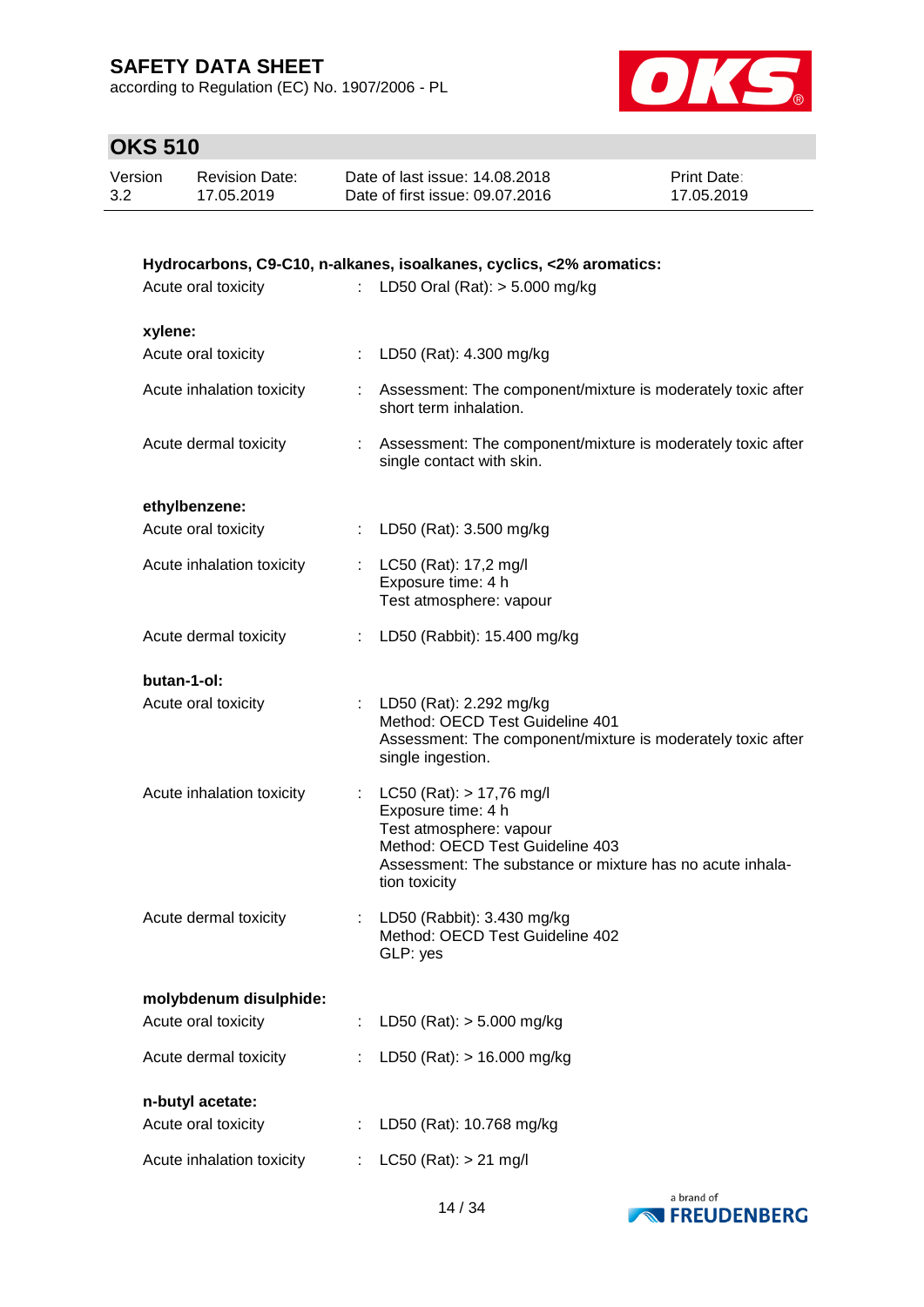according to Regulation (EC) No. 1907/2006 - PL



### **OKS 510**

| Version<br>3.2 | <b>Revision Date:</b><br>17.05.2019 | Date of last issue: 14,08,2018<br>Date of first issue: 09.07.2016                                                                                                          | Print Date:<br>17.05.2019 |
|----------------|-------------------------------------|----------------------------------------------------------------------------------------------------------------------------------------------------------------------------|---------------------------|
|                |                                     | Exposure time: 4 h<br>Test atmosphere: vapour<br>Method: OECD Test Guideline 403<br>GLP: yes<br>Assessment: The substance or mixture has no acute inhala-<br>tion toxicity |                           |
|                | Acute dermal toxicity               | LD50 (Rabbit): $> 17.600$ mg/kg                                                                                                                                            |                           |

### **Skin corrosion/irritation**

#### **Product:**

Remarks: Irritating to skin.

#### **Components:**

#### **Naphtha (petroleum), hydrotreated light; Low boiling point hydrogen treated naphtha:**

Species: Rabbit Assessment: Irritating to skin. Method: OECD Test Guideline 404 Result: Irritating to skin. GLP: yes

#### **Hydrocarbons, C9-C10, n-alkanes, isoalkanes, cyclics, <2% aromatics:**

Result: Repeated exposure may cause skin dryness or cracking.

#### **xylene:**

Species: Rabbit Assessment: Irritating to skin. Result: Irritating to skin.

#### **ethylbenzene:**

Species: Rabbit Result: Mild skin irritation

#### **butan-1-ol:**

Species: Rabbit Assessment: Irritating to skin. Result: Irritating to skin.

#### **molybdenum disulphide:**

Assessment: No skin irritation Result: No skin irritation

#### **n-butyl acetate:**

Species: Rabbit Assessment: No skin irritation

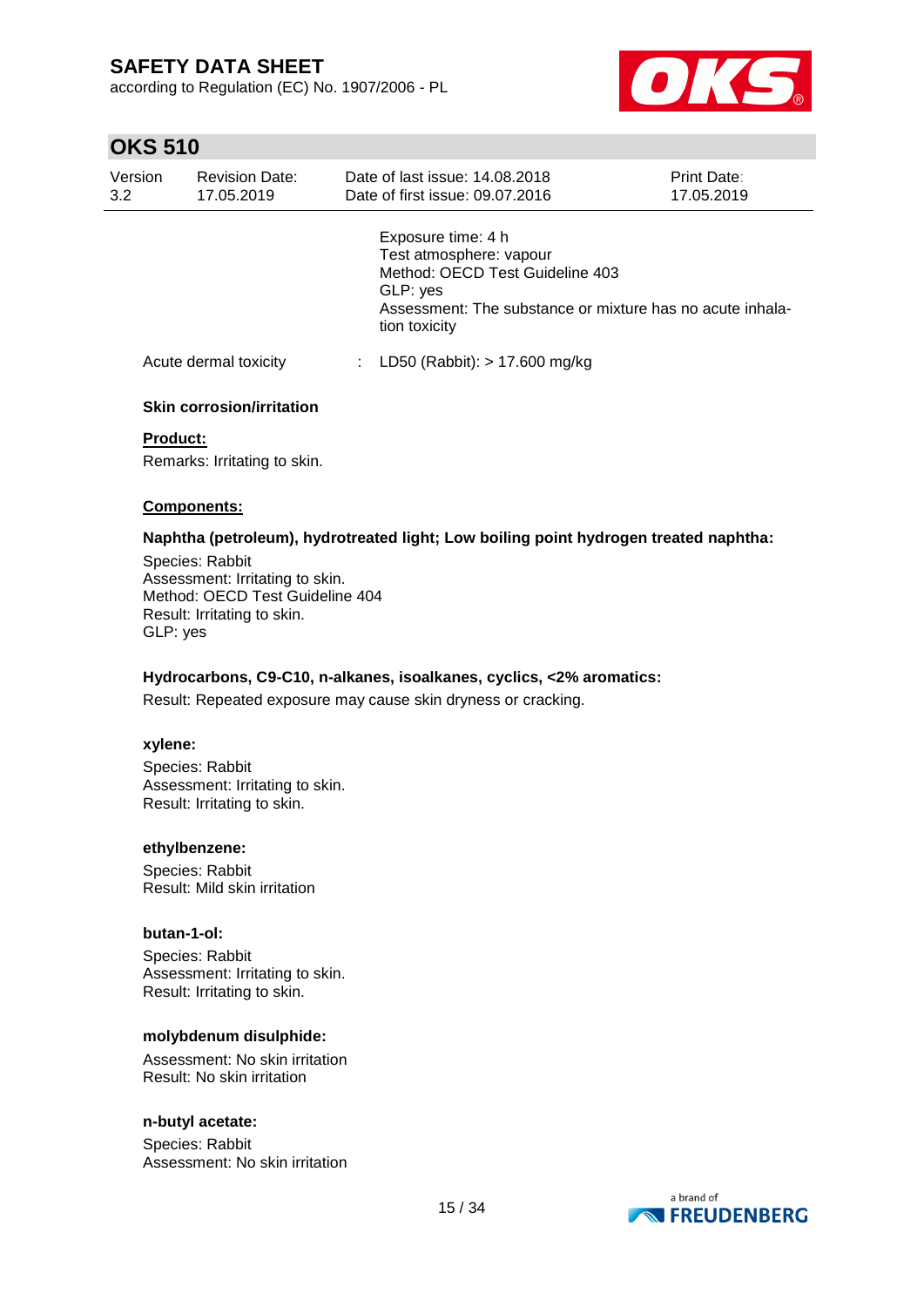according to Regulation (EC) No. 1907/2006 - PL



### **OKS 510**

| Version | Revision Date: | Date of last issue: 14.08.2018  | <b>Print Date:</b> |
|---------|----------------|---------------------------------|--------------------|
| 3.2     | 17.05.2019     | Date of first issue: 09.07.2016 | 17.05.2019         |

Method: OECD Test Guideline 404 Result: Repeated exposure may cause skin dryness or cracking.

#### **Serious eye damage/eye irritation**

#### **Product:**

Remarks: Risk of serious damage to eyes.

### **Components:**

#### **Naphtha (petroleum), hydrotreated light; Low boiling point hydrogen treated naphtha:**

Species: Rabbit Assessment: No eye irritation Method: OECD Test Guideline 405 Result: No eye irritation GLP: yes

#### **xylene:**

Species: Rabbit Assessment: Irritating to eyes. Result: Irritating to eyes.

#### **ethylbenzene:**

Species: Rabbit Assessment: No eye irritation Result: No eye irritation

#### **butan-1-ol:**

Species: Rabbit Assessment: Risk of serious damage to eyes. Method: OECD Test Guideline 405 Result: Risk of serious damage to eyes. GLP: yes

#### **molybdenum disulphide:**

Assessment: No eye irritation Result: No eye irritation

#### **n-butyl acetate:**

Species: Rabbit Assessment: No eye irritation Method: OECD Test Guideline 405 Result: No eye irritation GLP: yes

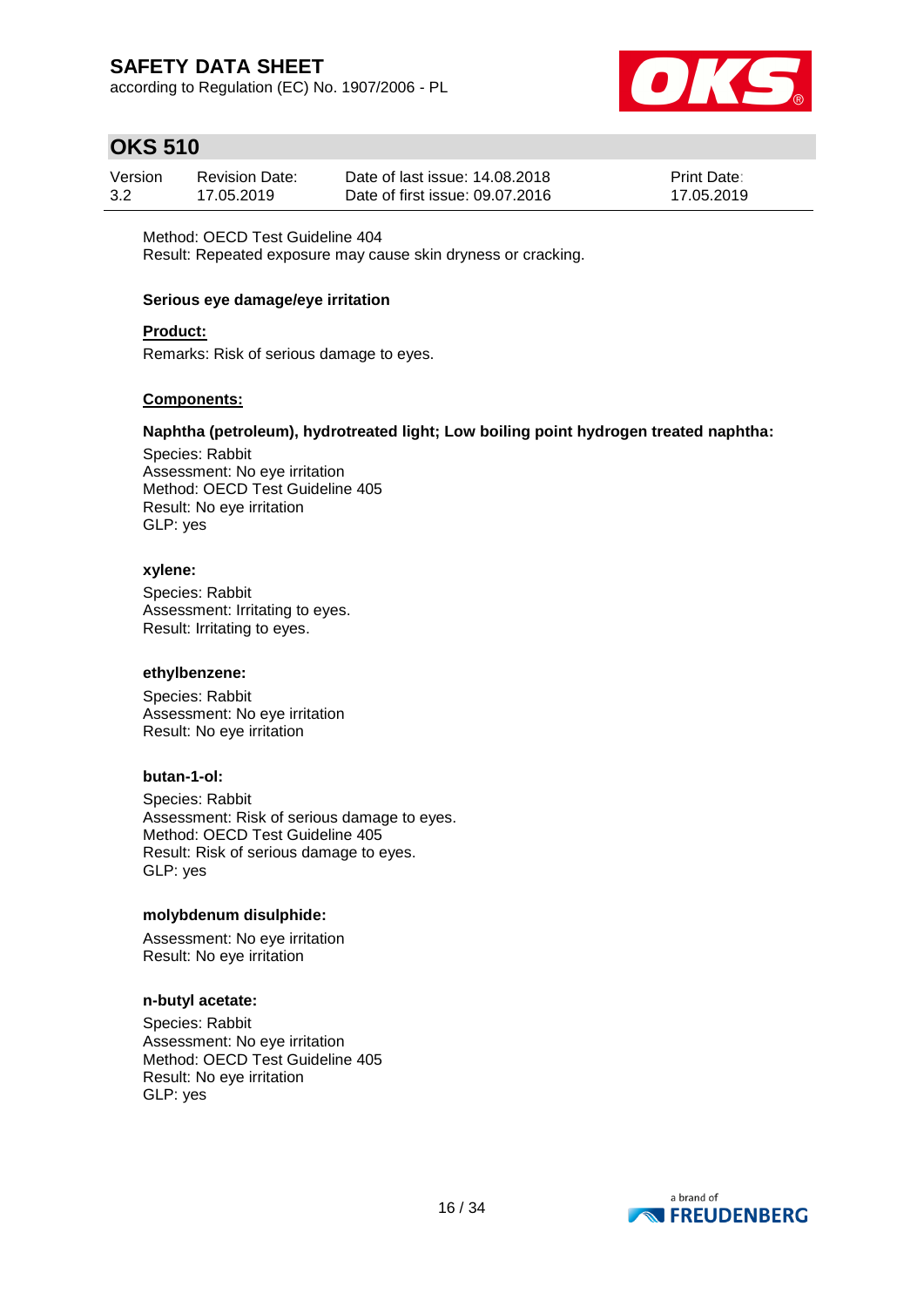according to Regulation (EC) No. 1907/2006 - PL



### **OKS 510**

| Version | <b>Revision Date:</b> | Date of last issue: 14,08,2018  | <b>Print Date:</b> |
|---------|-----------------------|---------------------------------|--------------------|
| 3.2     | 17.05.2019            | Date of first issue: 09.07.2016 | 17.05.2019         |

#### **Respiratory or skin sensitisation**

#### **Product:**

Remarks: This information is not available.

#### **Components:**

#### **Naphtha (petroleum), hydrotreated light; Low boiling point hydrogen treated naphtha:**

Test Type: Buehler Test Species: Guinea pig Assessment: Does not cause skin sensitisation. Method: OECD Test Guideline 406 Result: Does not cause skin sensitisation. GLP: yes

#### **xylene:**

Species: Mouse Assessment: Did not cause sensitisation on laboratory animals. Method: OECD Test Guideline 429 Result: Did not cause sensitisation on laboratory animals.

#### **ethylbenzene:**

Assessment: Does not cause skin sensitisation. Result: Does not cause skin sensitisation.

#### **butan-1-ol:**

Species: Mouse Assessment: Did not cause sensitisation on laboratory animals. Method: OECD Test Guideline 429 Result: Did not cause sensitisation on laboratory animals.

#### **molybdenum disulphide:**

Assessment: Does not cause skin sensitisation. Result: Does not cause skin sensitisation.

#### **n-butyl acetate:**

Test Type: Maximisation Test Exposure routes: Dermal Species: Guinea pig Assessment: Does not cause skin sensitisation. Method: OECD Test Guideline 406 Result: Does not cause skin sensitisation.

#### **Germ cell mutagenicity**

**Product:**

Genotoxicity in vitro : Remarks: No data available

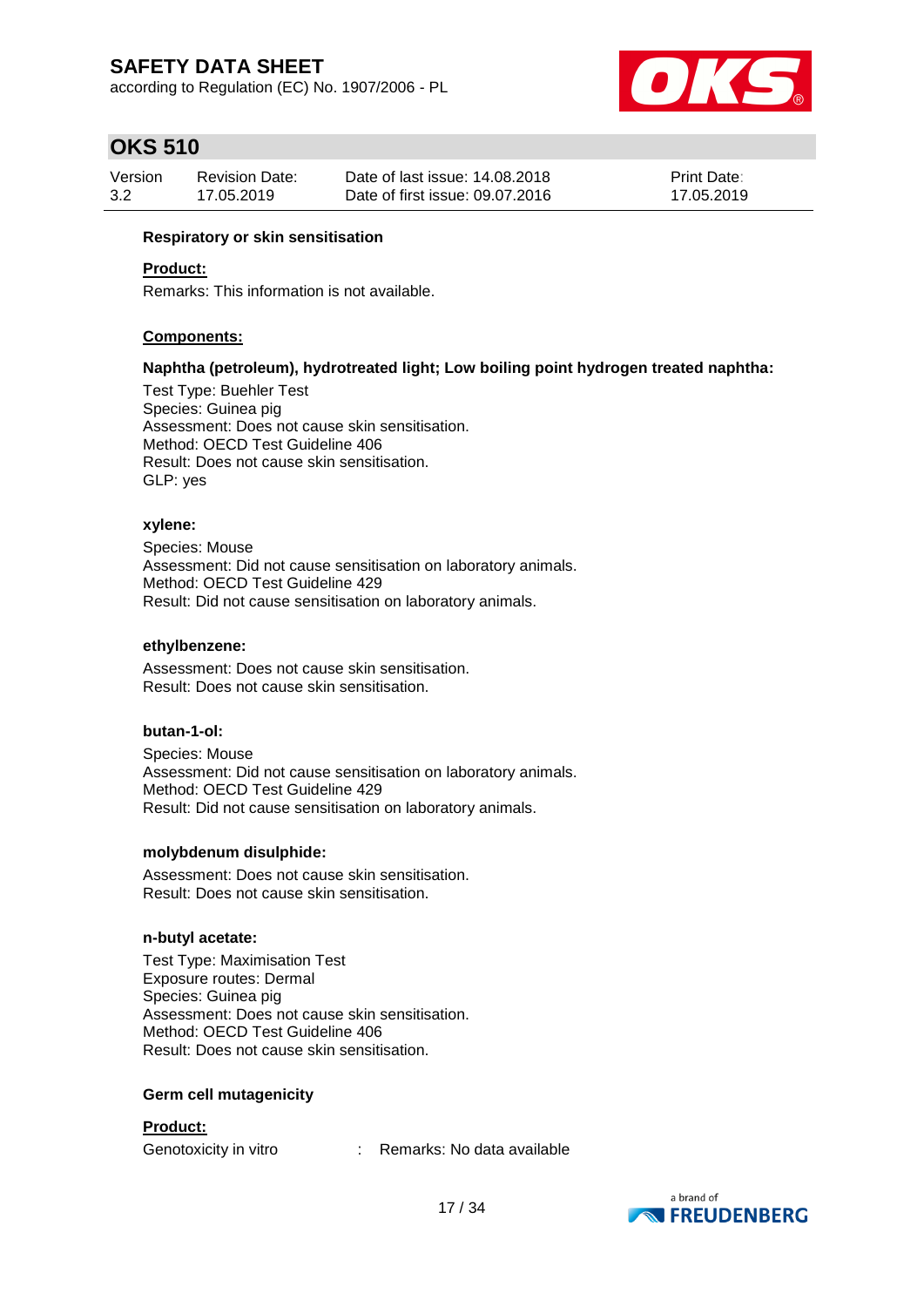according to Regulation (EC) No. 1907/2006 - PL



| Version<br>3.2 |                 | <b>Revision Date:</b><br>17.05.2019 |            | Date of last issue: 14.08.2018<br>Date of first issue: 09.07.2016                                                                       | <b>Print Date:</b><br>17.05.2019 |
|----------------|-----------------|-------------------------------------|------------|-----------------------------------------------------------------------------------------------------------------------------------------|----------------------------------|
|                |                 | Genotoxicity in vivo                | ÷          | Remarks: No data available                                                                                                              |                                  |
|                |                 | Components:                         |            |                                                                                                                                         |                                  |
|                | xylene:         |                                     |            |                                                                                                                                         |                                  |
|                | sessment        | Germ cell mutagenicity-As-          | $\sim 10$  | Tests on bacterial or mammalian cell cultures did not show<br>mutagenic effects.                                                        |                                  |
|                |                 | ethylbenzene:                       |            |                                                                                                                                         |                                  |
|                | sessment        | Germ cell mutagenicity- As-         |            | Tests on bacterial or mammalian cell cultures did not show<br>mutagenic effects.                                                        |                                  |
|                |                 | molybdenum disulphide:              |            |                                                                                                                                         |                                  |
|                | sessment        | Germ cell mutagenicity-As-          | $\sim 100$ | Animal testing did not show any mutagenic effects.                                                                                      |                                  |
|                |                 | n-butyl acetate:                    |            |                                                                                                                                         |                                  |
|                |                 | Genotoxicity in vitro               |            | Test Type: Ames test<br>Species: Salmonella typhimurium<br>Method: OECD Test Guideline 471<br>Result: negative                          |                                  |
|                |                 |                                     |            | Test Type: Chromosome aberration test in vitro<br>Species: Chinese hamster cells<br>Method: OECD Test Guideline 473<br>Result: negative |                                  |
|                |                 | Genotoxicity in vivo                |            | Species: Mouse<br>Application Route: Oral<br>Method: OECD Test Guideline 474<br>Result: negative                                        |                                  |
|                | sessment        | Germ cell mutagenicity-As-          |            | Tests on bacterial or mammalian cell cultures did not show<br>mutagenic effects., Animal testing did not show any mutagenic<br>effects. |                                  |
|                |                 | Carcinogenicity                     |            |                                                                                                                                         |                                  |
|                | <b>Product:</b> | Remarks: No data available          |            |                                                                                                                                         |                                  |
|                |                 | Components:                         |            |                                                                                                                                         |                                  |
|                | xylene:         |                                     |            |                                                                                                                                         |                                  |
|                | ment            | Carcinogenicity - Assess-           | ÷          | Not classifiable as a human carcinogen.                                                                                                 |                                  |

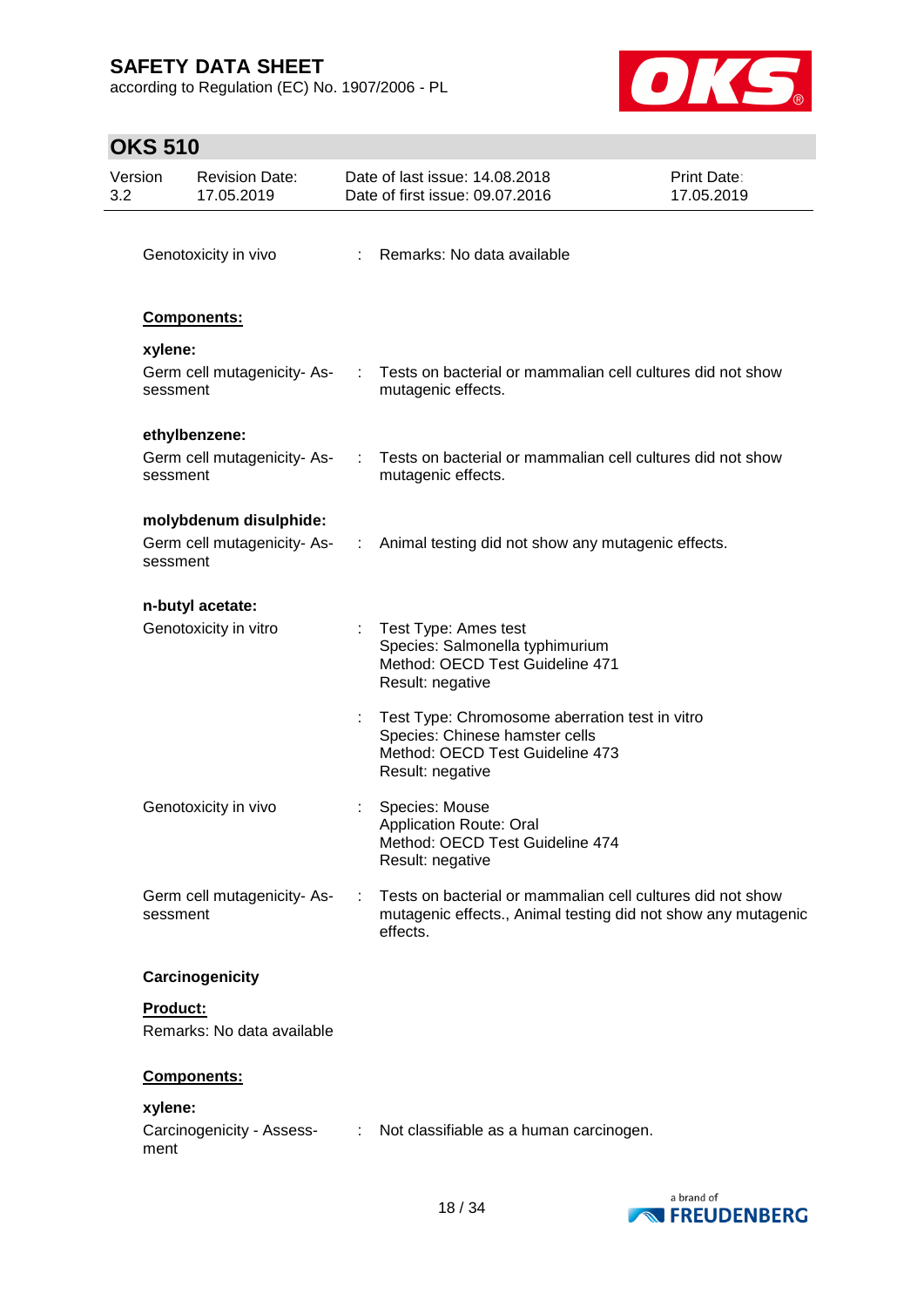according to Regulation (EC) No. 1907/2006 - PL



| Version<br>3.2 | <b>Revision Date:</b><br>17.05.2019                 |                | Date of last issue: 14.08.2018<br>Date of first issue: 09.07.2016                                                                                                                                                                                                                                                                                  | <b>Print Date:</b><br>17.05.2019 |
|----------------|-----------------------------------------------------|----------------|----------------------------------------------------------------------------------------------------------------------------------------------------------------------------------------------------------------------------------------------------------------------------------------------------------------------------------------------------|----------------------------------|
|                | ethylbenzene:                                       |                |                                                                                                                                                                                                                                                                                                                                                    |                                  |
| ment           | Carcinogenicity - Assess-                           | ÷              | Not classifiable as a human carcinogen.                                                                                                                                                                                                                                                                                                            |                                  |
| ment           | molybdenum disulphide:<br>Carcinogenicity - Assess- | ÷              | No evidence of carcinogenicity in animal studies.                                                                                                                                                                                                                                                                                                  |                                  |
| ment           | n-butyl acetate:<br>Carcinogenicity - Assess-       |                | : Not classifiable as a human carcinogen.                                                                                                                                                                                                                                                                                                          |                                  |
|                | <b>Reproductive toxicity</b>                        |                |                                                                                                                                                                                                                                                                                                                                                    |                                  |
|                | Product:<br>Effects on fertility                    |                | Remarks: No data available                                                                                                                                                                                                                                                                                                                         |                                  |
| ment           | Effects on foetal develop-                          | $\mathbb{R}^n$ | Remarks: No data available                                                                                                                                                                                                                                                                                                                         |                                  |
|                | Components:                                         |                |                                                                                                                                                                                                                                                                                                                                                    |                                  |
| xylene:        |                                                     |                |                                                                                                                                                                                                                                                                                                                                                    |                                  |
|                | Reproductive toxicity - As-<br>sessment             |                | No toxicity to reproduction<br>No toxicity to reproduction                                                                                                                                                                                                                                                                                         |                                  |
|                | ethylbenzene:                                       |                |                                                                                                                                                                                                                                                                                                                                                    |                                  |
|                | Reproductive toxicity - As-<br>sessment             |                | No toxicity to reproduction<br>No toxicity to reproduction                                                                                                                                                                                                                                                                                         |                                  |
|                | n-butyl acetate:                                    |                |                                                                                                                                                                                                                                                                                                                                                    |                                  |
|                | Effects on fertility                                |                | Test Type: Two-generation study<br>Species: Rat<br>Application Route: inhalation (vapour)<br>General Toxicity - Parent: NOAEC: 750 mg/l<br>General Toxicity F1: NOAEC: 750 mg/l<br>General Toxicity F2: NOAEC: 750 mg/l<br>Method: OECD Test Guideline 416<br>Result: Embryotoxic effects and adverse effects on the off-<br>spring were detected. |                                  |
|                | Reproductive toxicity - As-<br>sessment             |                | No evidence of adverse effects on sexual function and fertility,<br>or on development, based on animal experiments.<br>No toxicity to reproduction                                                                                                                                                                                                 |                                  |

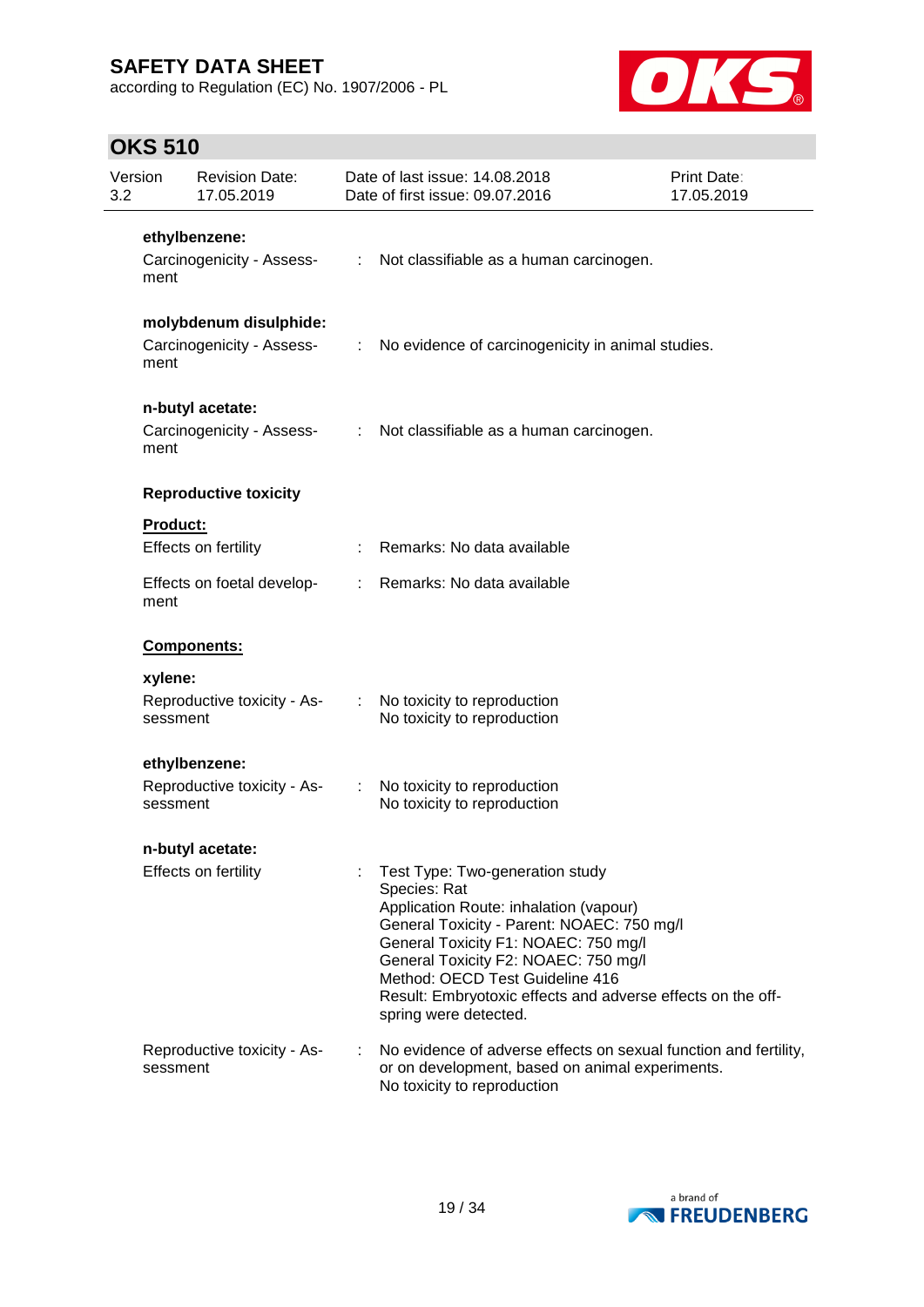according to Regulation (EC) No. 1907/2006 - PL



### **OKS 510**

| Version | <b>Revision Date:</b> | Date of last issue: 14.08.2018  | <b>Print Date:</b> |
|---------|-----------------------|---------------------------------|--------------------|
| 3.2     | 17.05.2019            | Date of first issue: 09.07.2016 | 17.05.2019         |

### **STOT - single exposure**

#### **Components:**

#### **Naphtha (petroleum), hydrotreated light; Low boiling point hydrogen treated naphtha:**

Exposure routes: Inhalation Target Organs: Central nervous system Assessment: May cause drowsiness or dizziness.

#### **xylene:**

Exposure routes: Inhalation Target Organs: Respiratory system Assessment: The substance or mixture is classified as specific target organ toxicant, single exposure, category 3 with respiratory tract irritation.

#### **ethylbenzene:**

Assessment: The substance or mixture is not classified as specific target organ toxicant, single exposure.

#### **butan-1-ol:**

Exposure routes: Inhalation Target Organs: Respiratory system Assessment: The substance or mixture is classified as specific target organ toxicant, single exposure, category 3 with respiratory tract irritation.

Exposure routes: Inhalation

Target Organs: Central nervous system Assessment: The substance or mixture is classified as specific target organ toxicant, single exposure, category 3 with narcotic effects.

#### **molybdenum disulphide:**

Assessment: The substance or mixture is not classified as specific target organ toxicant, single exposure.

#### **n-butyl acetate:**

Exposure routes: Inhalation Target Organs: Central nervous system Assessment: The substance or mixture is classified as specific target organ toxicant, single exposure, category 3 with narcotic effects.

#### **STOT - repeated exposure**

### **Components:**

#### **xylene:**

Exposure routes: Inhalation Target Organs: Central nervous system Assessment: The substance or mixture is classified as specific target organ toxicant, repeated exposure, category 2.

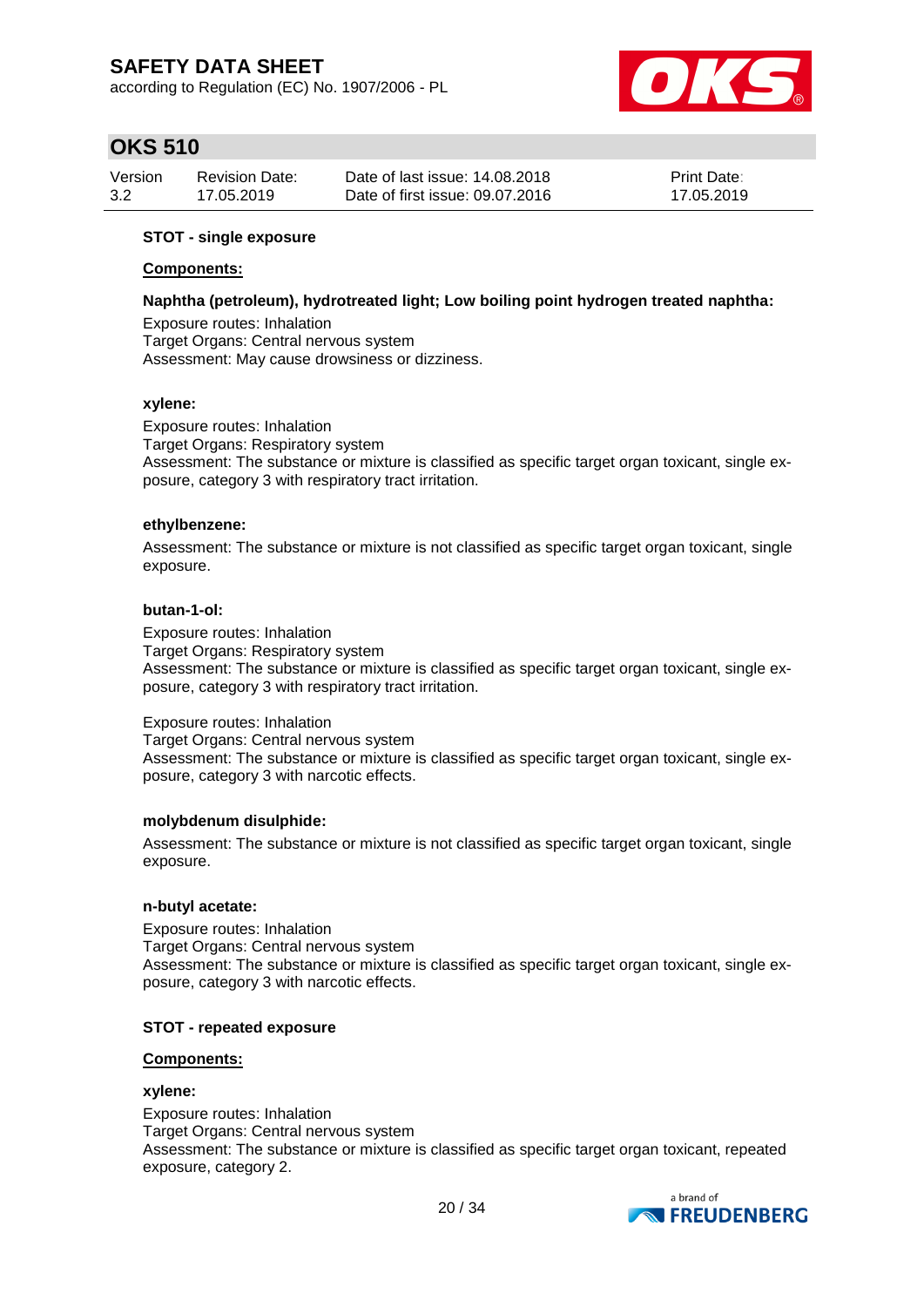according to Regulation (EC) No. 1907/2006 - PL



### **OKS 510**

| Version | Revision Date: | Date of last issue: 14.08.2018  | <b>Print Date:</b> |
|---------|----------------|---------------------------------|--------------------|
| 3.2     | 17.05.2019     | Date of first issue: 09.07.2016 | 17.05.2019         |

Exposure routes: Ingestion Target Organs: Liver, Kidney Assessment: The substance or mixture is classified as specific target organ toxicant, repeated exposure, category 2.

#### **ethylbenzene:**

Exposure routes: Inhalation Target Organs: hearing organs Assessment: The substance or mixture is classified as specific target organ toxicant, repeated exposure, category 2.

#### **butan-1-ol:**

Assessment: The substance or mixture is not classified as specific target organ toxicant, repeated exposure.

#### **molybdenum disulphide:**

Assessment: The substance or mixture is not classified as specific target organ toxicant, repeated exposure.

#### **n-butyl acetate:**

Assessment: The substance or mixture is not classified as specific target organ toxicant, repeated exposure.

#### **Repeated dose toxicity**

#### **Product:**

Remarks: This information is not available.

#### **Components:**

#### **n-butyl acetate:**

Species: Rat NOAEL: 125 mg/kg Application Route: Oral

#### **Aspiration toxicity**

**Product:** May be fatal if swallowed and enters airways.

#### **Components:**

**Naphtha (petroleum), hydrotreated light; Low boiling point hydrogen treated naphtha:** May be fatal if swallowed and enters airways.

**Hydrocarbons, C9-C10, n-alkanes, isoalkanes, cyclics, <2% aromatics:**

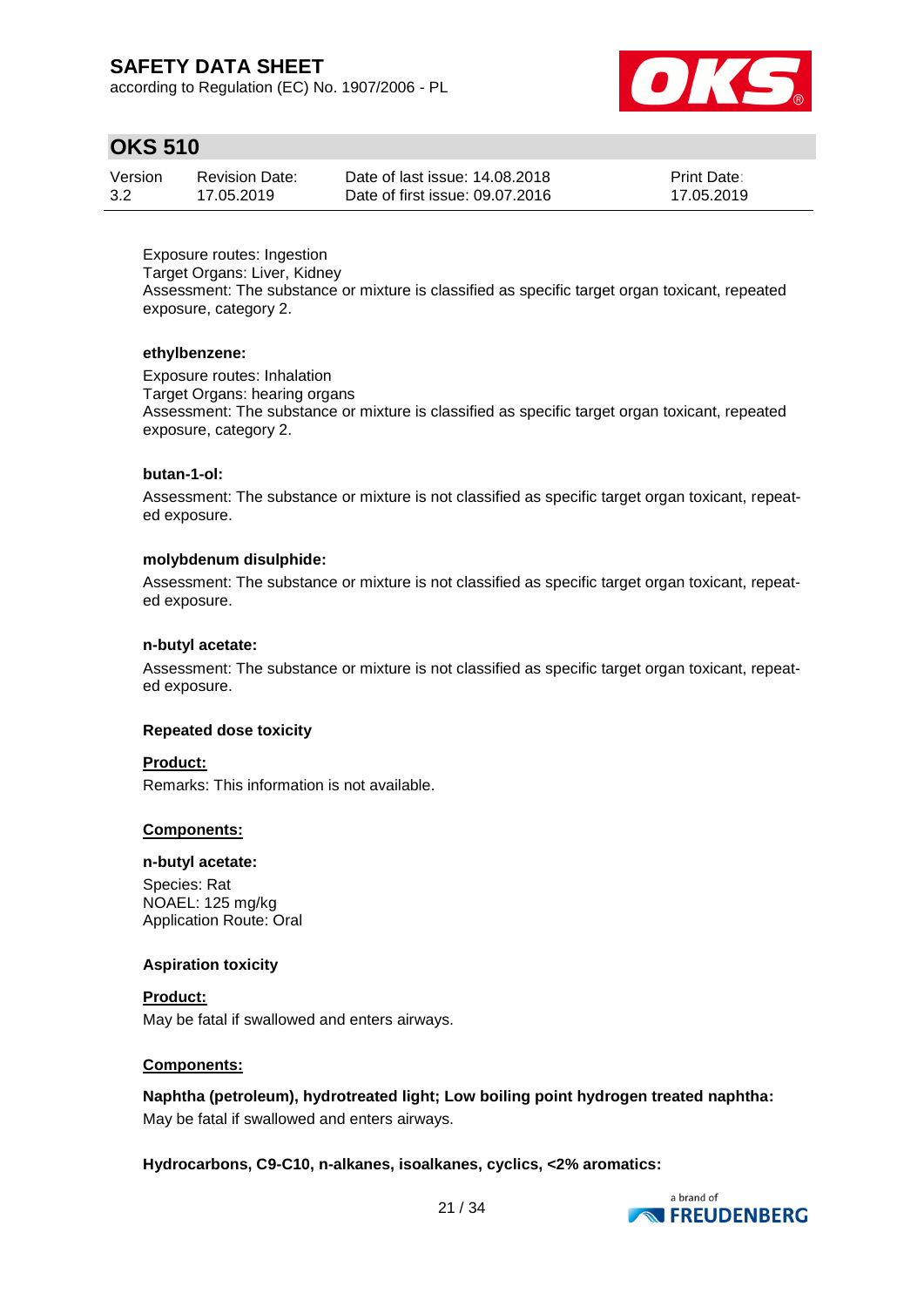according to Regulation (EC) No. 1907/2006 - PL



### **OKS 510**

| Version | <b>Revision Date:</b> | Date of last issue: 14.08.2018  | <b>Print Date:</b> |
|---------|-----------------------|---------------------------------|--------------------|
| 3.2     | 17.05.2019            | Date of first issue: 09.07.2016 | 17.05.2019         |

May be fatal if swallowed and enters airways.

#### **xylene:**

May be fatal if swallowed and enters airways.

#### **ethylbenzene:**

May be fatal if swallowed and enters airways.

#### **butan-1-ol:**

No aspiration toxicity classification

#### **n-butyl acetate:**

No aspiration toxicity classification

#### **Further information**

#### **Product:**

Remarks: Ingestion causes irritation of upper respiratory system and gastrointestinal disturbance.

#### **Components:**

#### **molybdenum disulphide:**

Remarks: Information given is based on data on the components and the toxicology of similar products.

### **SECTION 12: Ecological information**

#### **12.1 Toxicity**

| <b>Product:</b>                                                                     |   |                                                                                                         |
|-------------------------------------------------------------------------------------|---|---------------------------------------------------------------------------------------------------------|
| Toxicity to fish                                                                    |   | Remarks: Toxic to aquatic organisms, may cause long-term<br>adverse effects in the aquatic environment. |
| Toxicity to daphnia and other : Remarks: No data available<br>aquatic invertebrates |   |                                                                                                         |
| Toxicity to algae                                                                   |   | Remarks: No data available                                                                              |
| Toxicity to microorganisms                                                          | ÷ | Remarks: No data available                                                                              |

#### **Components:**

**Naphtha (petroleum), hydrotreated light; Low boiling point hydrogen treated naphtha:**

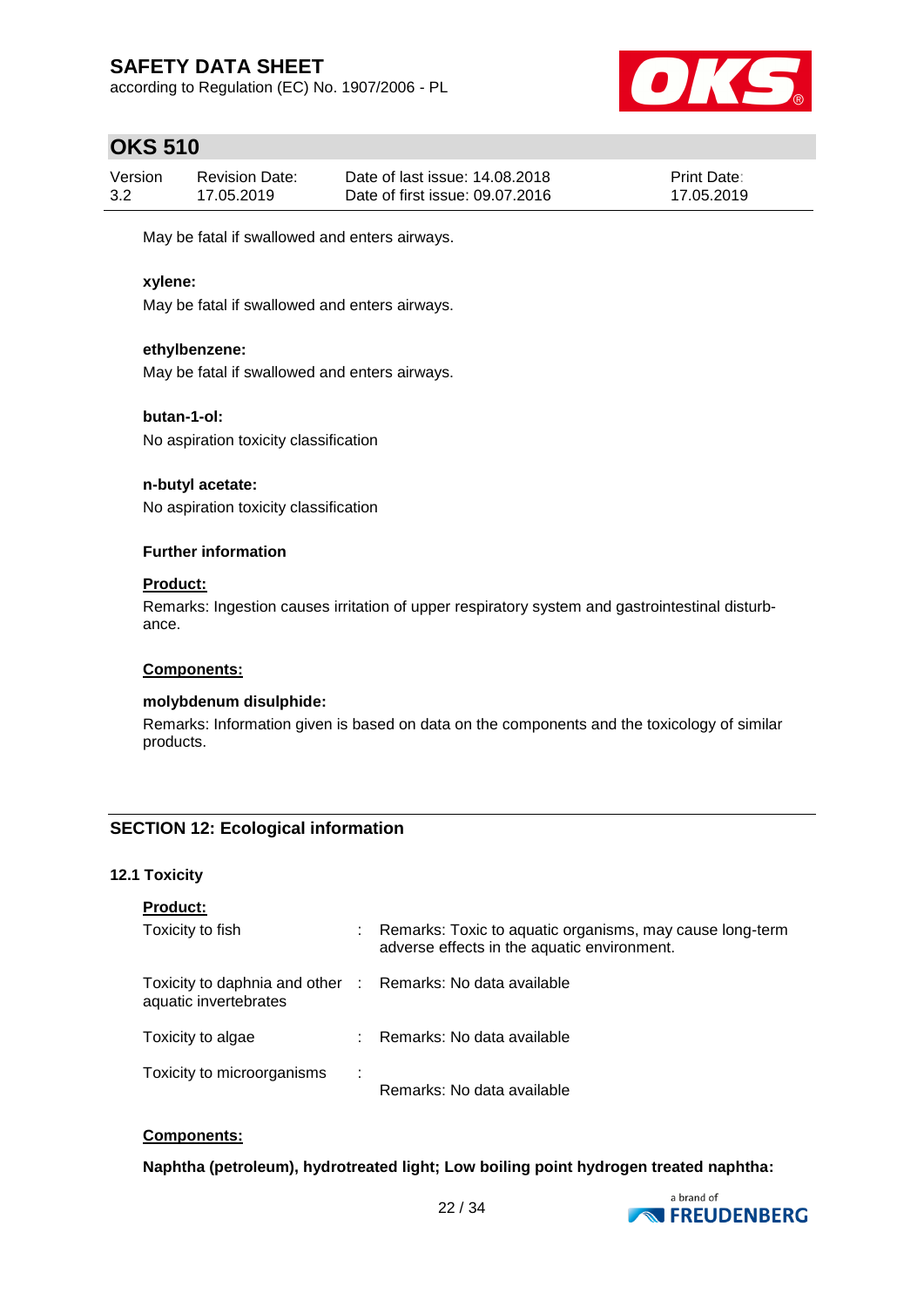according to Regulation (EC) No. 1907/2006 - PL



| Version<br>3.2 |                  | <b>Revision Date:</b><br>17.05.2019                           | Date of last issue: 14.08.2018<br>Date of first issue: 09.07.2016                                                                                                 | <b>Print Date:</b><br>17.05.2019 |
|----------------|------------------|---------------------------------------------------------------|-------------------------------------------------------------------------------------------------------------------------------------------------------------------|----------------------------------|
|                | Toxicity to fish |                                                               | LC50 (Oncorhynchus mykiss (rainbow trout)): 10 mg/l<br>Exposure time: 96 h<br>Test Type: semi-static test<br>Method: OECD Test Guideline 203<br>GLP: yes          |                                  |
|                |                  | Toxicity to daphnia and other :<br>aquatic invertebrates      | EC50 (Daphnia magna (Water flea)): 4,5 mg/l<br>Exposure time: 48 h<br>Test Type: static test<br>Method: OECD Test Guideline 202                                   |                                  |
|                |                  | Toxicity to algae                                             | EC50 (Pseudokirchneriella subcapitata (green algae)): 3,1<br>mg/l<br>Exposure time: 72 h<br>Test Type: static test                                                |                                  |
|                | hazard           | <b>Ecotoxicology Assessment</b><br>Short-term (acute) aquatic | : Toxic to aquatic life.                                                                                                                                          |                                  |
|                | hazard           |                                                               | Long-term (chronic) aquatic : Toxic to aquatic life with long lasting effects.                                                                                    |                                  |
|                |                  |                                                               | Hydrocarbons, C9-C10, n-alkanes, isoalkanes, cyclics, <2% aromatics:                                                                                              |                                  |
|                |                  | <b>Ecotoxicology Assessment</b>                               |                                                                                                                                                                   |                                  |
|                | hazard           |                                                               | Long-term (chronic) aquatic : Harmful to aquatic life with long lasting effects.                                                                                  |                                  |
|                | xylene:          |                                                               |                                                                                                                                                                   |                                  |
|                | Toxicity to fish |                                                               | LC50 (Oncorhynchus mykiss (rainbow trout)): 2,6 mg/l<br>Exposure time: 96 h<br>Test Type: static test<br>Method: OECD Test Guideline 203                          |                                  |
|                |                  | Toxicity to daphnia and other :<br>aquatic invertebrates      | EC50 (Daphnia magna (Water flea)): 3,82 mg/l<br>Exposure time: 48 h<br>Test Type: flow-through test                                                               |                                  |
|                |                  | Toxicity to algae                                             | EC50 (Pseudokirchneriella subcapitata (green algae)): 2,2<br>mg/l<br>Exposure time: 72 h<br>Test Type: static test<br>Method: OECD Test Guideline 201<br>GLP: yes |                                  |
|                |                  | Toxicity to microorganisms                                    | EC50 (activated sludge): > 157 mg/l<br>Exposure time: 3 h<br>Test Type: Respiration inhibition<br>Method: OECD Test Guideline 209<br>GLP:                         |                                  |

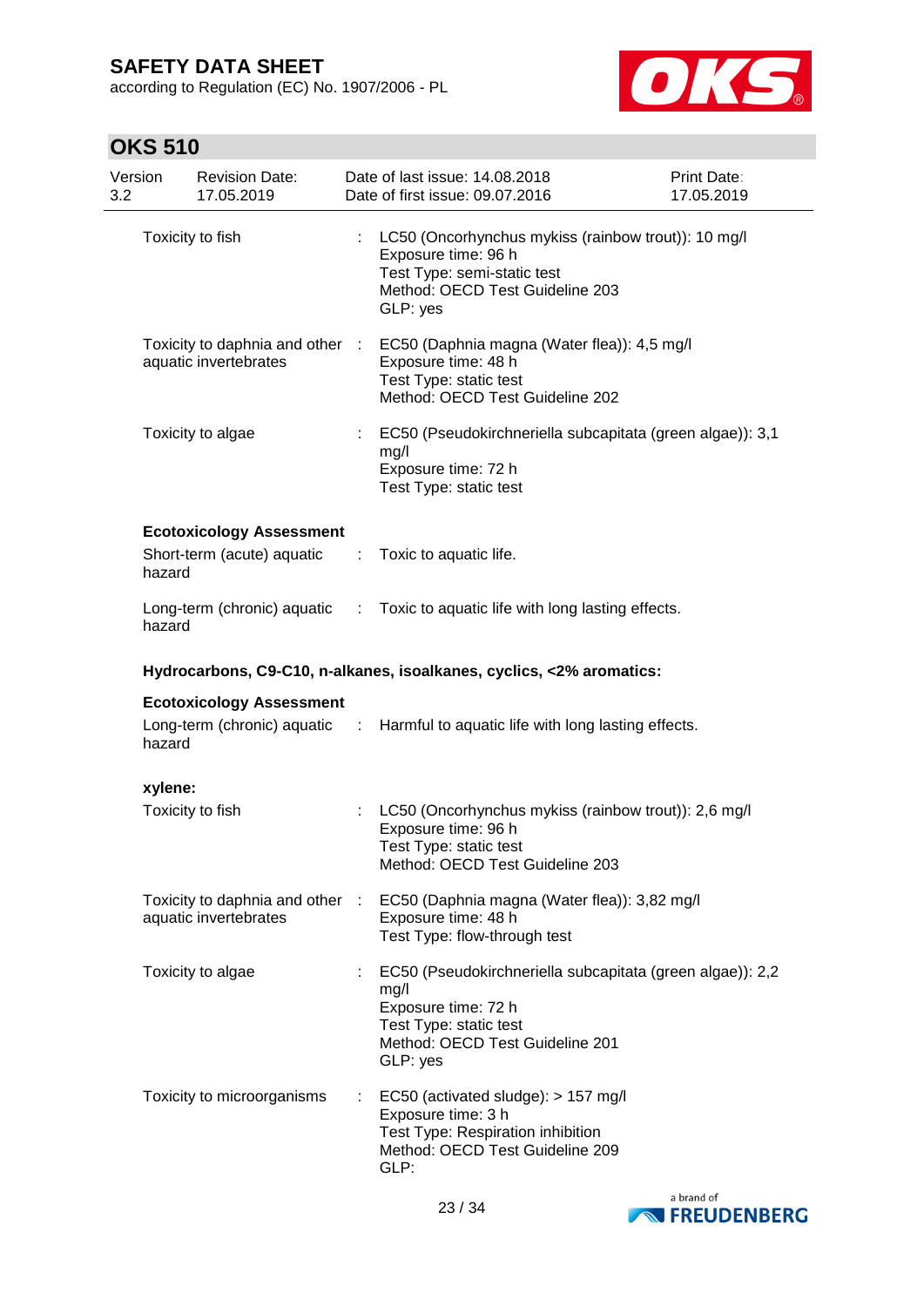according to Regulation (EC) No. 1907/2006 - PL



| 3.2 | Version      | <b>Revision Date:</b><br>17.05.2019                              |   | Date of last issue: 14.08.2018<br>Date of first issue: 09.07.2016                                                                                         | Print Date:<br>17.05.2019 |
|-----|--------------|------------------------------------------------------------------|---|-----------------------------------------------------------------------------------------------------------------------------------------------------------|---------------------------|
|     |              |                                                                  |   |                                                                                                                                                           |                           |
|     | icity)       | Toxicity to fish (Chronic tox-                                   | ÷ | $NOEC:$ > 1,3 mg/l<br>Exposure time: 56 d<br>Species: Oncorhynchus mykiss (rainbow trout)<br>Test Type: flow-through test                                 |                           |
|     | ic toxicity) | Toxicity to daphnia and other :<br>aquatic invertebrates (Chron- |   | EC50: 2,90 mg/l<br>Exposure time: 21 d<br>Species: Daphnia magna (Water flea)<br>Test Type: static test<br>Method: OECD Test Guideline 211<br>GLP: yes    |                           |
|     |              | ethylbenzene:                                                    |   |                                                                                                                                                           |                           |
|     |              | Toxicity to fish                                                 |   | : LC50 (Oncorhynchus mykiss (rainbow trout)): 4,2 mg/l<br>Exposure time: 96 h<br>Test Type: semi-static test<br>Method: OECD Test Guideline 203           |                           |
|     |              | aquatic invertebrates                                            |   | Toxicity to daphnia and other : EC50 (Daphnia magna (Water flea)): 2,4 mg/l<br>Exposure time: 48 h<br>Test Type: static test                              |                           |
|     |              | Toxicity to algae                                                |   | EC50 (Skeletonema costatum (marine diatom)): 4,6 mg/l<br>Exposure time: 72 h<br>Test Type: static test                                                    |                           |
|     | icity)       | Toxicity to fish (Chronic tox-                                   |   | NOEC: 3,3 mg/l<br>Exposure time: 96 d                                                                                                                     |                           |
|     | ic toxicity) | Toxicity to daphnia and other :<br>aquatic invertebrates (Chron- |   | NOEC: 0,96 mg/l<br>Exposure time: 7 d<br>Species: Ceriodaphnia dubia (water flea)<br>Test Type: semi-static test                                          |                           |
|     | butan-1-ol:  |                                                                  |   |                                                                                                                                                           |                           |
|     |              | Toxicity to fish                                                 |   | : LC50 (Pimephales promelas (fathead minnow)): 1.376 mg/l<br>Exposure time: 96 h<br>Test Type: static test<br>Method: OECD Test Guideline 203<br>GLP: yes |                           |
|     |              | Toxicity to daphnia and other :<br>aquatic invertebrates         |   | EC50 (Daphnia magna (Water flea)): 1.328 mg/l<br>Exposure time: 48 h<br>Test Type: static test<br>Method: OECD Test Guideline 202<br>GLP: yes             |                           |
|     |              | Toxicity to algae                                                |   | EC50 (Pseudokirchneriella subcapitata (green algae)): 225<br>mg/l<br>Exposure time: 96 h                                                                  |                           |

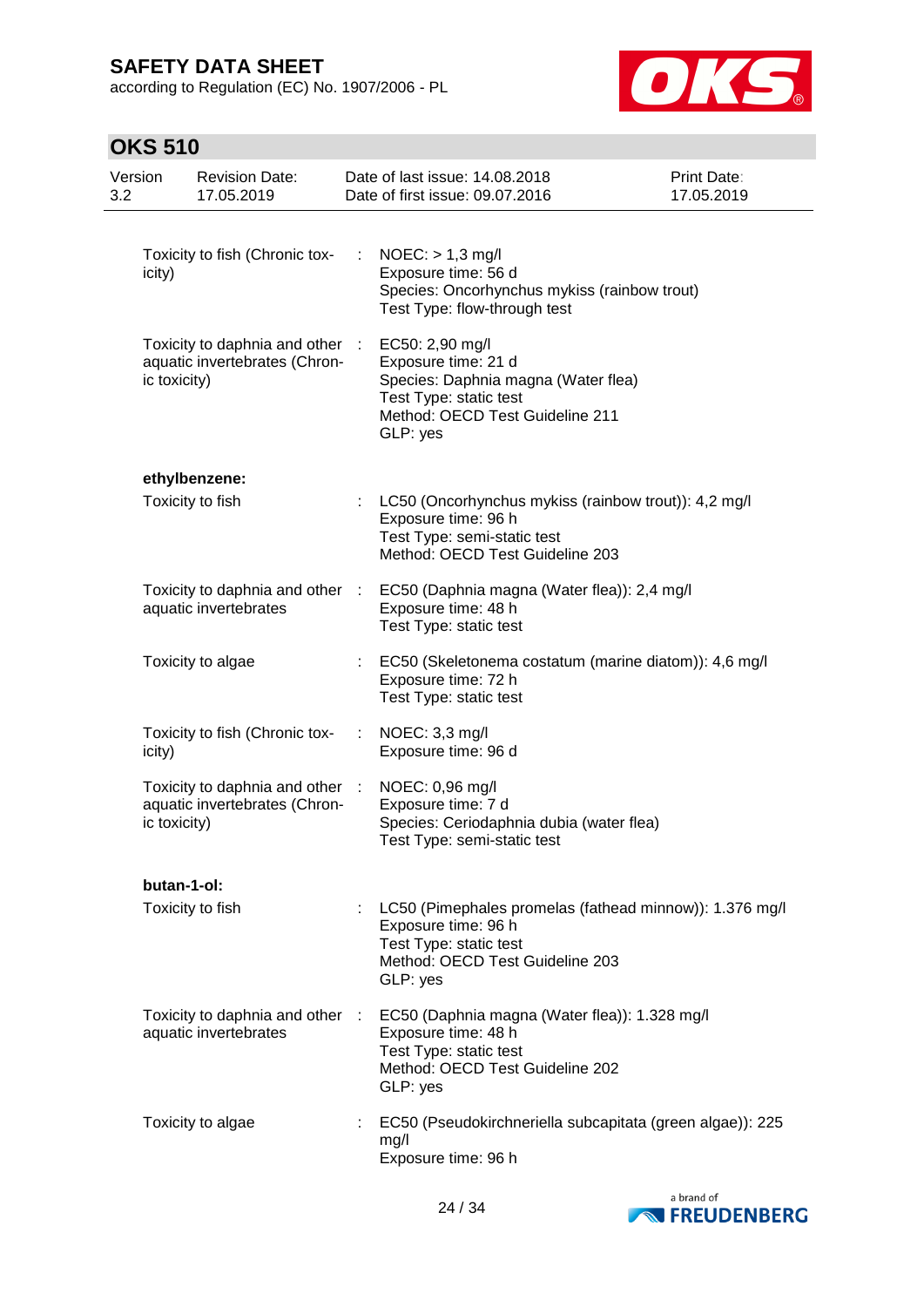according to Regulation (EC) No. 1907/2006 - PL



| Version<br>3.2 |              | <b>Revision Date:</b><br>17.05.2019                            |                           | Date of last issue: 14.08.2018<br>Date of first issue: 09.07.2016                                                                                          | Print Date:<br>17.05.2019 |
|----------------|--------------|----------------------------------------------------------------|---------------------------|------------------------------------------------------------------------------------------------------------------------------------------------------------|---------------------------|
|                |              |                                                                |                           | Test Type: static test<br>Method: OECD Test Guideline 201<br>GLP: yes                                                                                      |                           |
|                |              | Toxicity to microorganisms                                     | t.                        | EC10 (Pseudomonas putida): 2.476 mg/l<br>Exposure time: 17 h<br>Test Type: static test<br>Method: DIN 38 412 Part 8<br>GLP:                                |                           |
|                | ic toxicity) | Toxicity to daphnia and other<br>aquatic invertebrates (Chron- |                           | NOEC: 4,1 mg/l<br>Exposure time: 21 d<br>Species: Daphnia magna (Water flea)<br>Test Type: semi-static test<br>Method: OECD Test Guideline 211<br>GLP: yes |                           |
|                |              | molybdenum disulphide:                                         |                           |                                                                                                                                                            |                           |
|                |              | Toxicity to fish                                               |                           | : LC50 (Pimephales promelas (fathead minnow)): > 100 mg/l<br>Exposure time: 96 h                                                                           |                           |
|                |              | aquatic invertebrates                                          |                           | Toxicity to daphnia and other : EC50 (Daphnia magna (Water flea)): > 100 mg/l<br>Exposure time: 48 h                                                       |                           |
|                |              | Toxicity to algae                                              |                           | EC50 (Pseudokirchneriella subcapitata (green algae)): > 100<br>mg/l<br>Exposure time: 72 h                                                                 |                           |
|                |              | n-butyl acetate:                                               |                           |                                                                                                                                                            |                           |
|                |              | Toxicity to fish                                               |                           | : LC50 (Pimephales promelas (fathead minnow)): 18 mg/l<br>Exposure time: 96 h<br>Test Type: flow-through test<br>Method: OECD Test Guideline 203           |                           |
|                |              | Toxicity to daphnia and other :<br>aquatic invertebrates       |                           | EC50 (Daphnia (water flea)): 44 mg/l<br>Exposure time: 48 h<br>Test Type: static test                                                                      |                           |
|                |              | Toxicity to algae                                              | $\mathbb{Z}^{\mathbb{Z}}$ | EC50 (Desmodesmus subspicatus (green algae)): 397 mg/l<br>Exposure time: 72 h<br>Test Type: static test                                                    |                           |
|                |              | Toxicity to microorganisms                                     |                           | EC50 (Tetrahymena pyriformis): 356 mg/l<br>Exposure time: 40 h<br>Test Type: Growth inhibition                                                             |                           |
|                | ic toxicity) | Toxicity to daphnia and other<br>aquatic invertebrates (Chron- |                           | NOEC: 23 mg/l<br>Exposure time: 21 d<br>Species: Daphnia magna (Water flea)<br><b>Test Type: Reproduction Test</b><br>GLP: yes                             |                           |

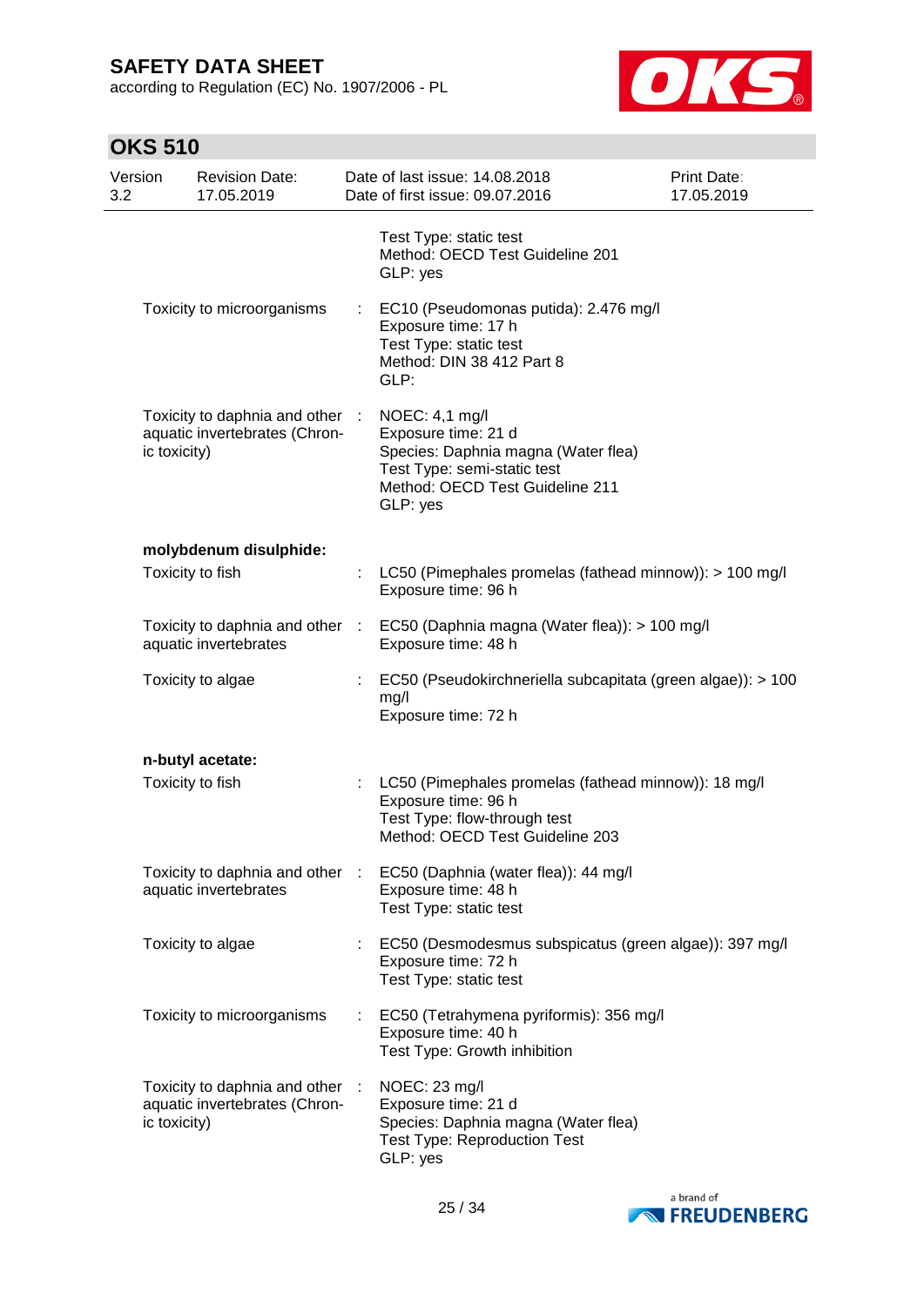according to Regulation (EC) No. 1907/2006 - PL



# **OKS 510**

| Version | <b>Revision Date:</b> | Date of last issue: 14,08,2018  | <b>Print Date:</b> |
|---------|-----------------------|---------------------------------|--------------------|
| 3.2     | 17.05.2019            | Date of first issue: 09.07.2016 | 17.05.2019         |

### **12.2 Persistence and degradability**

| Biodegradability                                                |                | : Remarks: No data available                                                                                                                          |
|-----------------------------------------------------------------|----------------|-------------------------------------------------------------------------------------------------------------------------------------------------------|
| Physico-chemical removabil- : Remarks: No data available<br>ity |                |                                                                                                                                                       |
| Components:                                                     |                |                                                                                                                                                       |
|                                                                 |                | Naphtha (petroleum), hydrotreated light; Low boiling point hydrogen treated naphtha:                                                                  |
| Biodegradability                                                | $\mathbb{R}^n$ | Test Type: aerobic<br>Inoculum: activated sludge<br>Result: rapidly biodegradable<br>Biodegradation: 90,35 %<br>Exposure time: 28 d                   |
|                                                                 |                | Hydrocarbons, C9-C10, n-alkanes, isoalkanes, cyclics, <2% aromatics:                                                                                  |
| Biodegradability                                                | ÷.             | Result: rapidly biodegradable                                                                                                                         |
| xylene:                                                         |                |                                                                                                                                                       |
| Biodegradability                                                | ÷              | Result: Readily biodegradable.                                                                                                                        |
| ethylbenzene:                                                   |                |                                                                                                                                                       |
| Biodegradability                                                |                | Result: Readily biodegradable.                                                                                                                        |
| butan-1-ol:                                                     |                |                                                                                                                                                       |
| Biodegradability                                                | ÷.             | Test Type: aerobic<br>Inoculum: activated sludge<br>Result: rapidly biodegradable<br>Biodegradation: > 92 %<br>Exposure time: 28 d                    |
| n-butyl acetate:                                                |                |                                                                                                                                                       |
| Biodegradability                                                |                | Test Type: Primary biodegradation<br>Result: rapidly biodegradable<br>Biodegradation: 83 %<br>Exposure time: 28 d<br>Method: OECD Test Guideline 301D |
|                                                                 |                |                                                                                                                                                       |

**Product:**

| Bioaccumulation | : Remarks: This mixture contains no substance considered to |
|-----------------|-------------------------------------------------------------|
|                 | be persistent, bioaccumulating and toxic (PBT).             |
|                 | This mixture contains no substance considered to be very    |

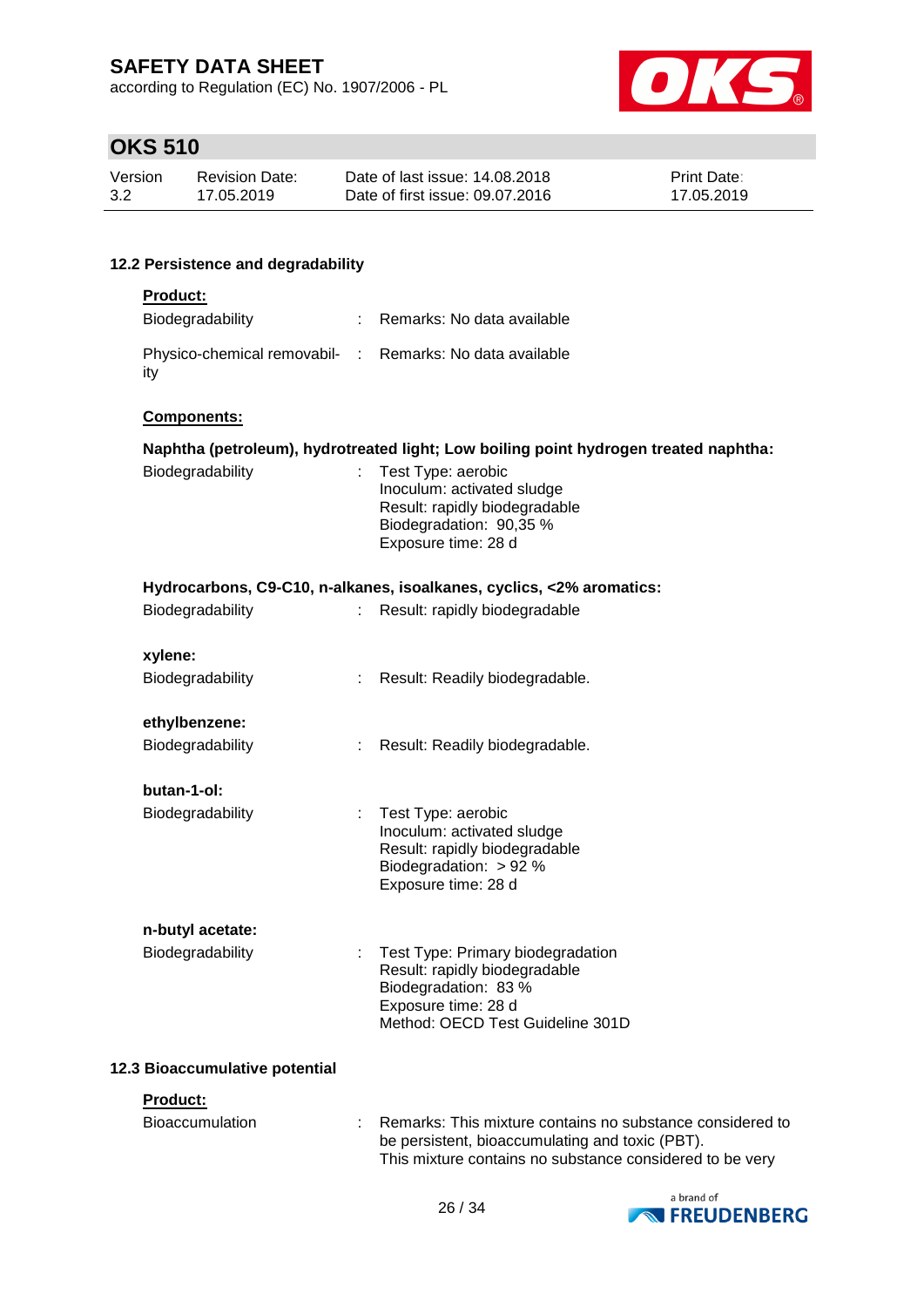according to Regulation (EC) No. 1907/2006 - PL



| <b>OKS 510</b> |                                                                                                                                                          |                                                    |                               |                                                                              |                           |  |  |  |  |
|----------------|----------------------------------------------------------------------------------------------------------------------------------------------------------|----------------------------------------------------|-------------------------------|------------------------------------------------------------------------------|---------------------------|--|--|--|--|
| Version<br>3.2 |                                                                                                                                                          | <b>Revision Date:</b><br>17.05.2019                |                               | Date of last issue: 14,08,2018<br>Date of first issue: 09.07.2016            | Print Date:<br>17.05.2019 |  |  |  |  |
|                |                                                                                                                                                          |                                                    |                               | persistent and very bioaccumulating (vPvB).                                  |                           |  |  |  |  |
|                |                                                                                                                                                          | Components:                                        |                               |                                                                              |                           |  |  |  |  |
|                | Naphtha (petroleum), hydrotreated light; Low boiling point hydrogen treated naphtha:<br>Partition coefficient: n-<br>log Pow: 3,4 - 5,2<br>octanol/water |                                                    |                               |                                                                              |                           |  |  |  |  |
|                |                                                                                                                                                          |                                                    |                               | Hydrocarbons, C9-C10, n-alkanes, isoalkanes, cyclics, <2% aromatics:         |                           |  |  |  |  |
|                |                                                                                                                                                          | Bioaccumulation                                    |                               | Remarks: No data available                                                   |                           |  |  |  |  |
|                |                                                                                                                                                          | Partition coefficient: n-<br>octanol/water         | t.                            | Remarks: No data available                                                   |                           |  |  |  |  |
|                | xylene:                                                                                                                                                  |                                                    |                               |                                                                              |                           |  |  |  |  |
|                | Bioaccumulation                                                                                                                                          |                                                    | ÷                             | Bioconcentration factor (BCF): 25,9                                          |                           |  |  |  |  |
|                | Partition coefficient: n-<br>octanol/water                                                                                                               |                                                    | ÷.                            | log Pow: 2,77 - 3,15                                                         |                           |  |  |  |  |
|                |                                                                                                                                                          | ethylbenzene:                                      |                               |                                                                              |                           |  |  |  |  |
|                |                                                                                                                                                          | Bioaccumulation                                    |                               | Bioconcentration factor (BCF): 1                                             |                           |  |  |  |  |
|                |                                                                                                                                                          | Partition coefficient: n-<br>octanol/water         | ÷.                            | log Pow: $3,6$ (20 °C)                                                       |                           |  |  |  |  |
|                | butan-1-ol:                                                                                                                                              |                                                    |                               |                                                                              |                           |  |  |  |  |
|                |                                                                                                                                                          | Partition coefficient: n-<br>octanol/water         |                               | log Pow: 1 (25 °C)<br>pH: 7<br>Method: OECD Test Guideline 117<br>GLP: yes   |                           |  |  |  |  |
|                |                                                                                                                                                          | n-butyl acetate:                                   |                               |                                                                              |                           |  |  |  |  |
|                |                                                                                                                                                          | Partition coefficient: n-<br>octanol/water         |                               | log Pow: 2,3 (25 °C)<br>pH: 7<br>Method: OECD Test Guideline 117<br>GLP: yes |                           |  |  |  |  |
|                |                                                                                                                                                          | 12.4 Mobility in soil                              |                               |                                                                              |                           |  |  |  |  |
|                | Product:<br>Mobility                                                                                                                                     |                                                    |                               | Remarks: No data available                                                   |                           |  |  |  |  |
|                |                                                                                                                                                          | Distribution among environ-<br>mental compartments | $\mathcal{I}^{\mathcal{I}}$ . | Remarks: No data available                                                   |                           |  |  |  |  |

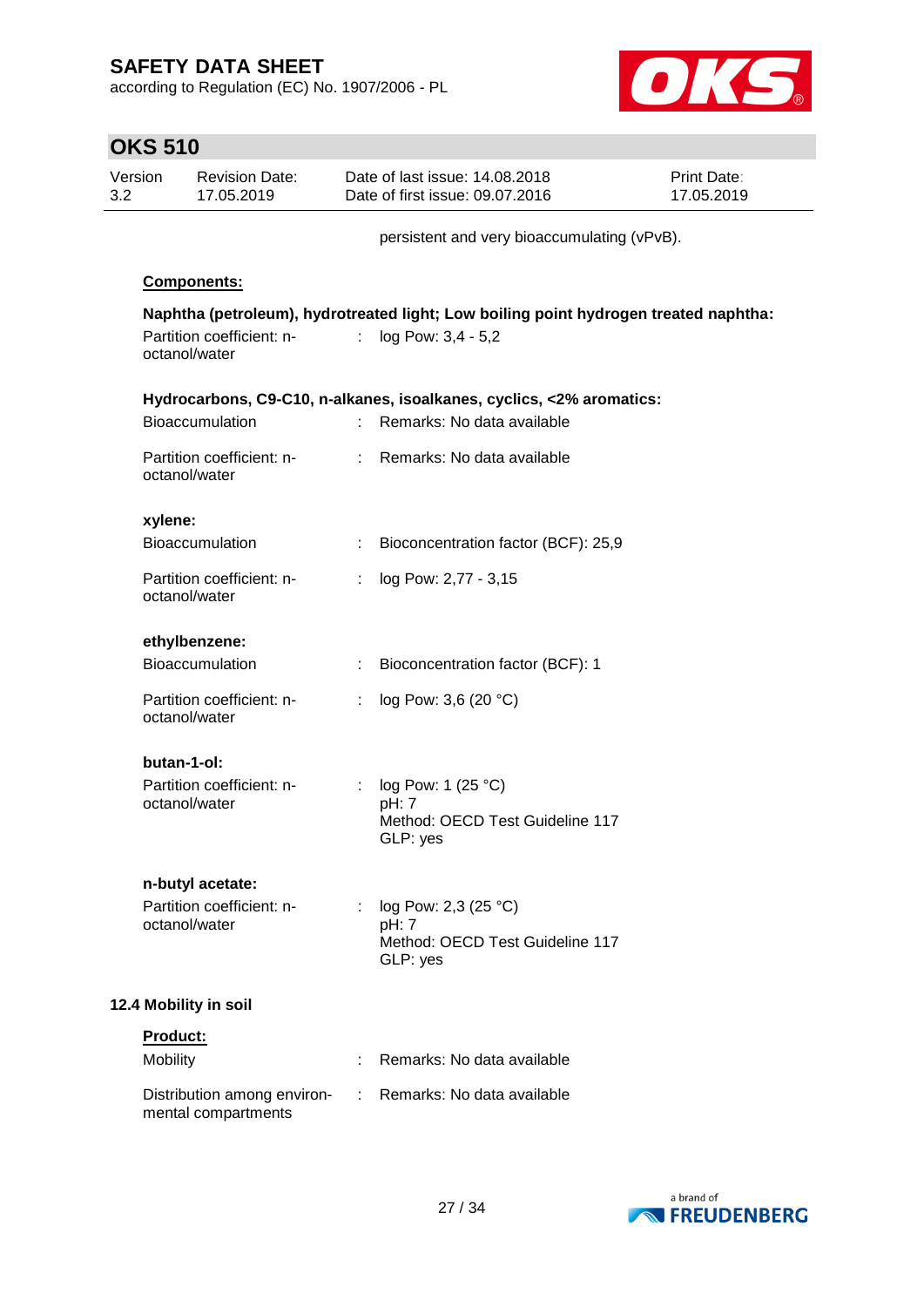according to Regulation (EC) No. 1907/2006 - PL



# **OKS 510**

| Version<br>3.2  | <b>Revision Date:</b><br>17.05.2019     | Date of last issue: 14,08,2018<br>Date of first issue: 09.07.2016 | Print Date:<br>17.05.2019                                                                                                                                                                |  |  |  |  |  |  |
|-----------------|-----------------------------------------|-------------------------------------------------------------------|------------------------------------------------------------------------------------------------------------------------------------------------------------------------------------------|--|--|--|--|--|--|
|                 | 12.5 Results of PBT and vPvB assessment |                                                                   |                                                                                                                                                                                          |  |  |  |  |  |  |
|                 | <b>Product:</b>                         |                                                                   |                                                                                                                                                                                          |  |  |  |  |  |  |
| Assessment      |                                         | 0.1% or higher                                                    | This substance/mixture contains no components considered<br>to be either persistent, bioaccumulative and toxic (PBT), or<br>very persistent and very bioaccumulative (vPvB) at levels of |  |  |  |  |  |  |
|                 | <b>Components:</b>                      |                                                                   |                                                                                                                                                                                          |  |  |  |  |  |  |
|                 | xylene:                                 |                                                                   |                                                                                                                                                                                          |  |  |  |  |  |  |
| Assessment      |                                         | stance.                                                           | Non-classified PBT substance. Non-classified vPvB sub-                                                                                                                                   |  |  |  |  |  |  |
|                 | ethylbenzene:                           |                                                                   |                                                                                                                                                                                          |  |  |  |  |  |  |
|                 | Assessment                              | stance.                                                           | Non-classified PBT substance. Non-classified vPvB sub-                                                                                                                                   |  |  |  |  |  |  |
|                 | n-butyl acetate:                        |                                                                   |                                                                                                                                                                                          |  |  |  |  |  |  |
|                 | Assessment                              | stance.                                                           | Non-classified PBT substance. Non-classified vPvB sub-                                                                                                                                   |  |  |  |  |  |  |
|                 | 12.6 Other adverse effects              |                                                                   |                                                                                                                                                                                          |  |  |  |  |  |  |
| <b>Product:</b> |                                         |                                                                   |                                                                                                                                                                                          |  |  |  |  |  |  |

# mation

Additional ecological infor- : Toxic to aquatic life with long lasting effects.

### **SECTION 13: Disposal considerations**

| 13.1 Waste treatment methods |                                                                                                                                                                                                                    |  |  |  |  |  |
|------------------------------|--------------------------------------------------------------------------------------------------------------------------------------------------------------------------------------------------------------------|--|--|--|--|--|
| Product                      | The product should not be allowed to enter drains, water<br>courses or the soil.<br>Do not dispose of with domestic refuse.<br>Dispose of as hazardous waste in compliance with local and<br>national regulations. |  |  |  |  |  |
|                              | Waste codes should be assigned by the user based on the<br>application for which the product was used.                                                                                                             |  |  |  |  |  |
| Contaminated packaging       | : Packaging that is not properly emptied must be disposed of as<br>the unused product.<br>Dispose of waste product or used containers according to<br>local regulations.                                           |  |  |  |  |  |
|                              | The following Waste Codes are only suggestions:                                                                                                                                                                    |  |  |  |  |  |

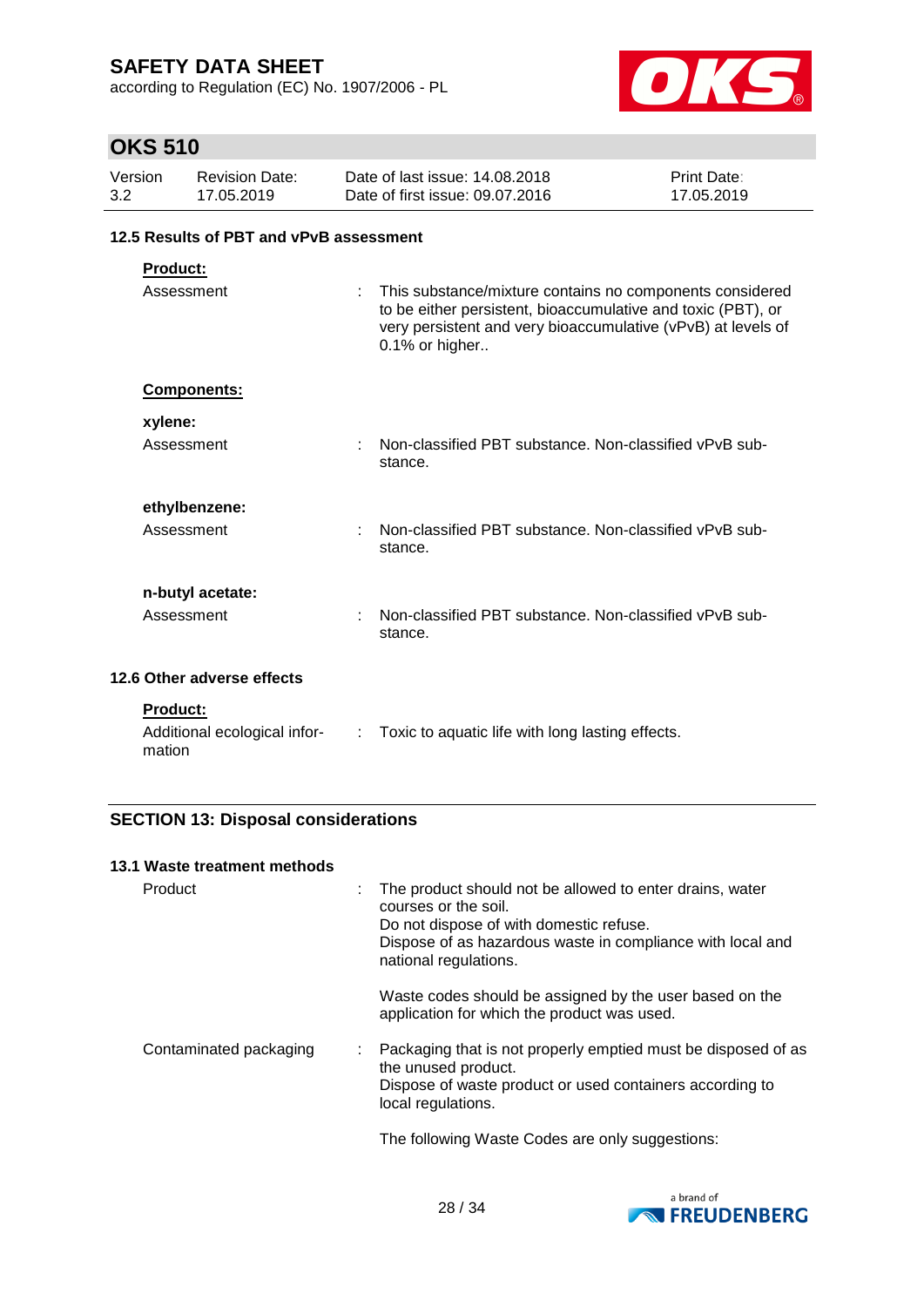according to Regulation (EC) No. 1907/2006 - PL



# **OKS 510**

| Version | Revision Date: | Date of last issue: 14.08.2018  | <b>Print Date:</b> |
|---------|----------------|---------------------------------|--------------------|
| 3.2     | 17.05.2019     | Date of first issue: 09.07.2016 | 17.05.2019         |

### **SECTION 14: Transport information**

| 14.1 UN number                                                                                                                        |          |                                                           |
|---------------------------------------------------------------------------------------------------------------------------------------|----------|-----------------------------------------------------------|
| <b>ADR</b>                                                                                                                            | ÷        | <b>UN 1263</b>                                            |
| <b>IMDG</b>                                                                                                                           |          | <b>UN 1263</b>                                            |
| <b>IATA</b>                                                                                                                           | ٠        | <b>UN 1263</b>                                            |
| 14.2 UN proper shipping name                                                                                                          |          |                                                           |
| <b>ADR</b>                                                                                                                            | t.       | <b>PAINT</b>                                              |
| <b>IMDG</b>                                                                                                                           |          | <b>PAINT</b><br>(naphtha (petroleum), hydrotreated light) |
| <b>IATA</b>                                                                                                                           |          | Paint                                                     |
| 14.3 Transport hazard class(es)                                                                                                       |          |                                                           |
| <b>ADR</b>                                                                                                                            | t,       | 3                                                         |
| <b>IMDG</b>                                                                                                                           | ÷        | 3                                                         |
| <b>IATA</b>                                                                                                                           | ŧ.       | 3                                                         |
| 14.4 Packing group                                                                                                                    |          |                                                           |
| <b>ADR</b><br>Packing group<br><b>Classification Code</b><br><b>Hazard Identification Number</b><br>Labels<br>Tunnel restriction code |          | Ш<br>F <sub>1</sub><br>33<br>3<br>(D/E)                   |
| <b>IMDG</b><br>Packing group<br>Labels<br>EmS Code                                                                                    |          | Ш<br>3<br>F-E, S-E                                        |
| <b>IATA (Cargo)</b><br>Packing instruction (cargo<br>aircraft)<br>Packing instruction (LQ)<br>Packing group                           | ÷.<br>t  | 364<br>Y341<br>Ш                                          |
| Labels<br><b>IATA (Passenger)</b>                                                                                                     |          | Class 3 - Flammable liquids                               |
| Packing instruction (passen-<br>ger aircraft)<br>Packing instruction (LQ)<br>Packing group<br>Labels                                  | t.<br>t, | 353<br>Y341<br>Ш<br>Class 3 - Flammable liquids           |

#### **14.5 Environmental hazards**

**ADR**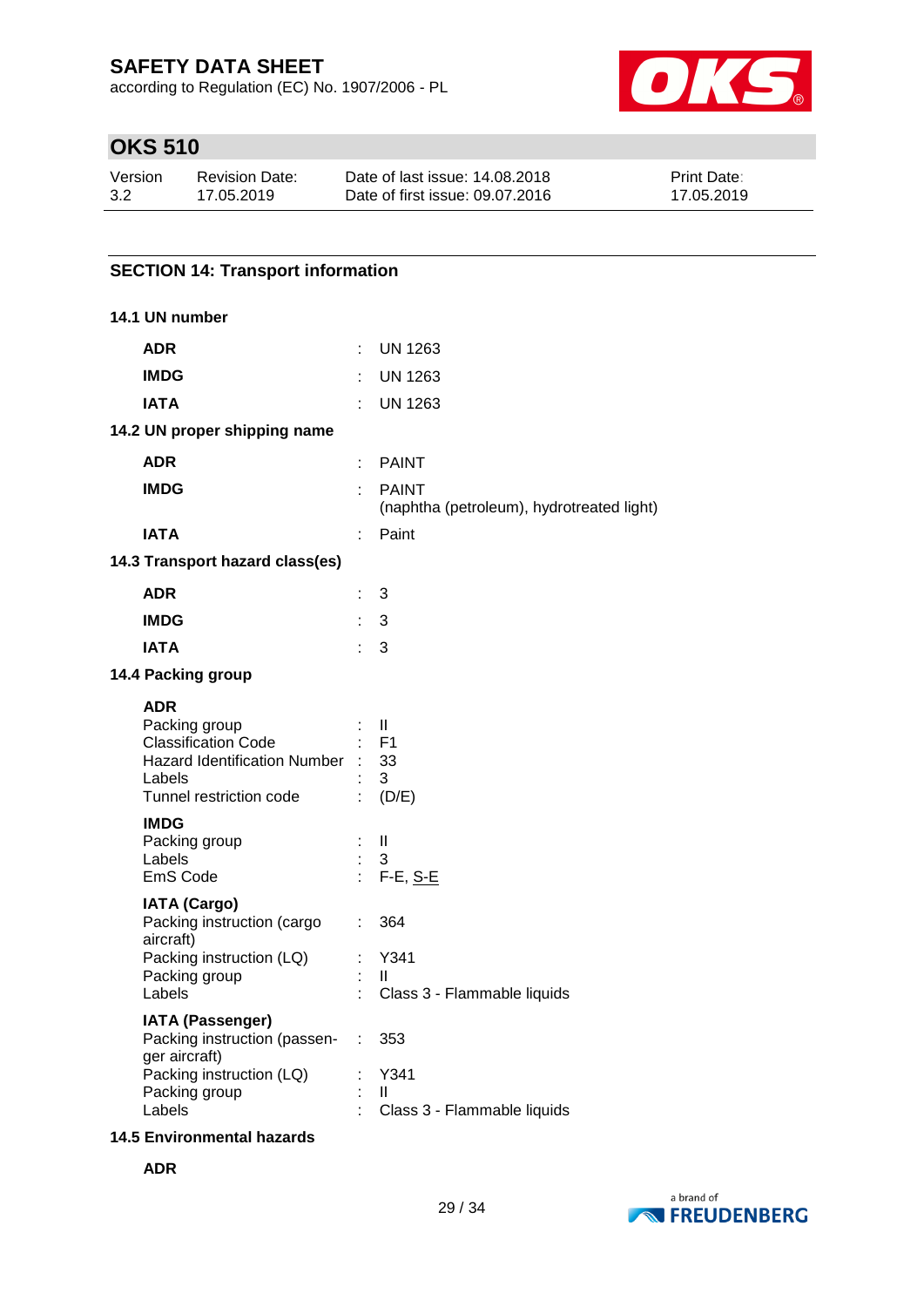according to Regulation (EC) No. 1907/2006 - PL



### **OKS 510**

| Version<br>3.2                    |                     | <b>Revision Date:</b><br>17.05.2019                  |     | Date of last issue: 14,08,2018<br>Date of first issue: 09.07.2016 | <b>Print Date:</b><br>17.05.2019 |
|-----------------------------------|---------------------|------------------------------------------------------|-----|-------------------------------------------------------------------|----------------------------------|
|                                   |                     | Environmentally hazardous                            | ÷.  | yes                                                               |                                  |
|                                   | <b>IMDG</b>         | Marine pollutant                                     | ÷.  | yes                                                               |                                  |
|                                   |                     | <b>IATA (Passenger)</b><br>Environmentally hazardous | t i | no                                                                |                                  |
|                                   | <b>IATA (Cargo)</b> | Environmentally hazardous                            |     | : no                                                              |                                  |
| 14.6 Special precautions for user |                     |                                                      |     |                                                                   |                                  |
| No special precautions required.  |                     |                                                      |     |                                                                   |                                  |
|                                   |                     |                                                      |     |                                                                   |                                  |

### **14.7 Transport in bulk according to Annex II of Marpol and the IBC Code**

| Remarks |  | Not applicable for product as supplied. |
|---------|--|-----------------------------------------|
|---------|--|-----------------------------------------|

### **SECTION 15: Regulatory information**

#### **15.1 Safety, health and environmental regulations/legislation specific for the substance or mixture** REACH - Candidate List of Substances of Very High Concern for Authorisation (Article 59). : This product does not contain substances of very high concern (Regulation (EC) No 1907/2006 (REACH), Article 57). REACH - List of substances subject to authorisation (Annex XIV) : Not applicable Regulation (EC) No 1005/2009 on substances that deplete the ozone layer : Not applicable Regulation (EC) No 850/2004 on persistent organic pollutants : Not applicable Regulation (EC) No 649/2012 of the European Parliament and the Council concerning the export and import of dangerous chemicals : Not applicable REACH - Restrictions on the manufacture, placing on the market and use of certain dangerous substances, preparations and articles (Annex XVII) : See Annex XVII to Regulation (EC) no 1907/2006 for Conditions of restriction REACH - Restrictions on the manufacture, placing on the market and use of certain dangerous substances, preparations and articles (Annex XVII) : Naphtha (petroleum), hydrotreated light; Low boiling point hydrogen treated naphtha (29, 28)

Seveso III: Directive 2012/18/EU of the European Parliament and of the Council on the control of major-accident hazards involving dangerous substances. Quantity 1 Quantity 2

|                  |                          | $x$ uunny | $x^{\alpha}$ |
|------------------|--------------------------|-----------|--------------|
| P <sub>5</sub> c | <b>FLAMMABLE LIQUIDS</b> | 5.000 t   | 50.000 t     |
|                  |                          |           |              |
|                  |                          |           |              |
|                  |                          |           | .            |

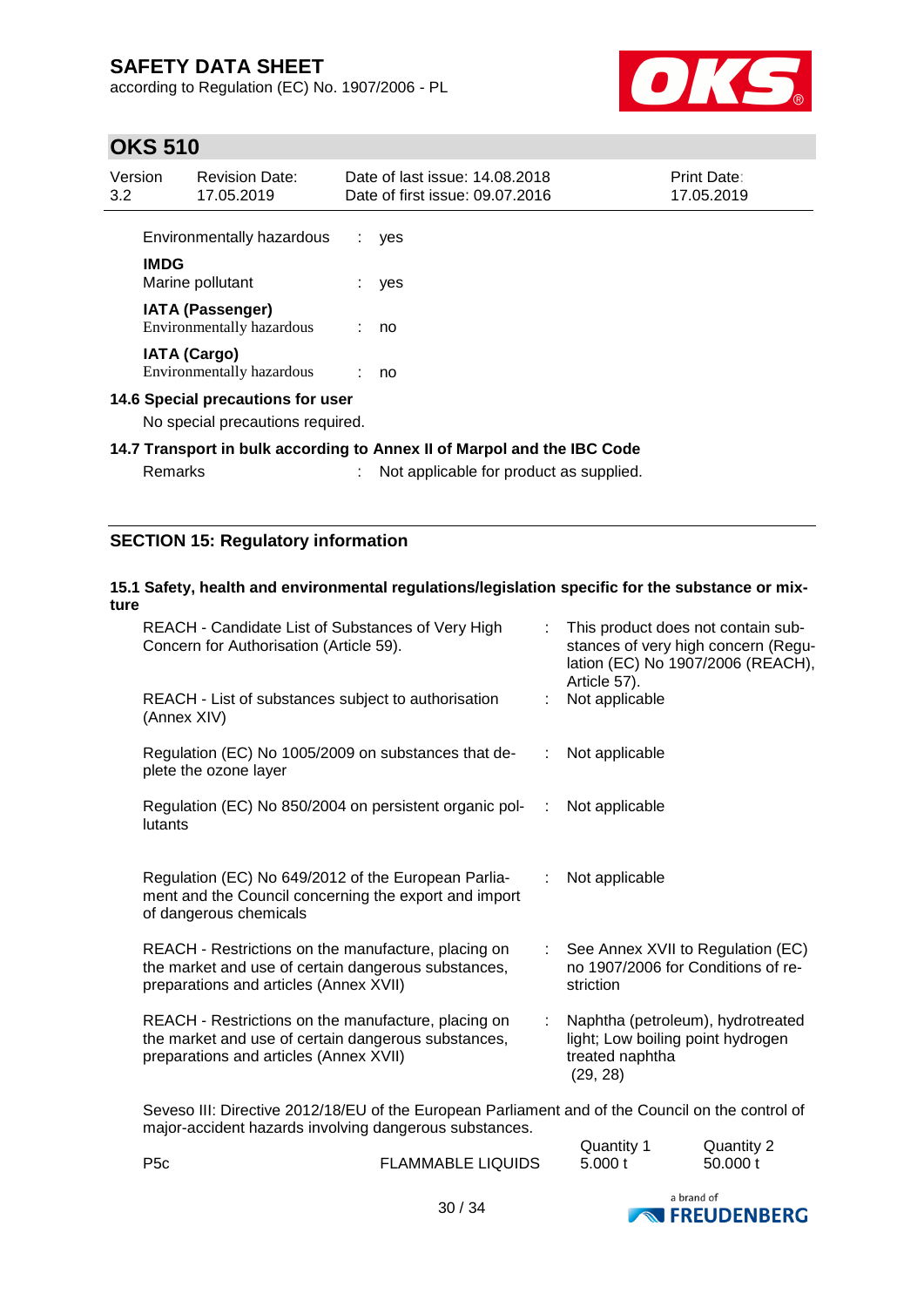according to Regulation (EC) No. 1907/2006 - PL



# **OKS 510**

| UNJ JIU          |                                         |   |                                                                                                                                                                                                                                                                                                                                                                                                                                |                  |                           |
|------------------|-----------------------------------------|---|--------------------------------------------------------------------------------------------------------------------------------------------------------------------------------------------------------------------------------------------------------------------------------------------------------------------------------------------------------------------------------------------------------------------------------|------------------|---------------------------|
| Version<br>3.2   | <b>Revision Date:</b><br>17.05.2019     |   | Date of last issue: 14,08,2018<br>Date of first issue: 09.07.2016                                                                                                                                                                                                                                                                                                                                                              |                  | Print Date:<br>17.05.2019 |
| E <sub>2</sub>   |                                         |   | <b>ENVIRONMENTAL</b><br><b>HAZARDS</b>                                                                                                                                                                                                                                                                                                                                                                                         | 200 <sub>t</sub> | 500 t                     |
| 34               |                                         |   | Petroleum products: (a)<br>gasolines and naphthas,<br>(b) kerosenes (including jet<br>fuels), (c) gas oils (includ-<br>ing diesel fuels, home<br>heating oils and gas oil<br>blending streams), (d)<br>heavy fuel oils (e) alterna-<br>tive fuels serving the same<br>purposes and with similar<br>properties as regards<br>flammability and environ-<br>mental hazards as the<br>products referred to in<br>points (a) to (d) | 2.500 t          | 25,000 t                  |
| P <sub>5</sub> c |                                         |   |                                                                                                                                                                                                                                                                                                                                                                                                                                |                  |                           |
|                  | Volatile organic compounds              | ÷ | Directive 2010/75/EU of 24 November 2010 on industrial<br>emissions (integrated pollution prevention and control)<br>Volatile organic compounds (VOC) content: 66,32 %<br>Volatile CMR compounds: 30 %                                                                                                                                                                                                                         |                  |                           |
|                  | Other regulations:<br>where applicable. |   | Take note of Directive 92/85/EEC regarding maternity protection or stricter national regulations,                                                                                                                                                                                                                                                                                                                              |                  |                           |
|                  | regulations, where applicable.          |   | Take note of Directive 94/33/EC on the protection of young people at work or stricter national                                                                                                                                                                                                                                                                                                                                 |                  |                           |

Act of 25 February 2011 on the Chemical Substances and Their Mixtures (consolidated text Dz. U. 2015, item 1203).

Regulation (EC) No 1272/2008 of the European Parliament and of the Council of 16 December 2008 on classification, labelling and packaging of substances and mixtures, amending and repealing Directives 67/548/EEC and 1999/45/EC, and amending Regulation (EC) No 1907/2006 (Official Journal of the European Union L 353 from 31.12.2008) with further adaptation to technical progress (ATP 1-7).

Regulation (EC) No 1907/2006 of the European Parliament and of the Council of 18 December 2006 concerning the Registration, Evaluation, Authorisation and Restriction of Chemicals (REACH), establishing a European Chemicals Agency, amending Directive 1999/45/EC and repealing Council Regulation (EEC) No 793/93 and Commission Regulation (EC) No 1488/94 as well as Council Directive 76/769/EEC and Commission Directives 91/155/EEC, 93/67/EEC, 93/105/EC and 2000/21/EC (Official Journal of the European Union L 396 from 30.12.2006, as amended).

Commission Regulation (EU) 2015/830 of 28 May 2015 amending Regulation (EC) No 1907/2006 of the European Parliament and of the Council on the Registration, Evaluation, Authorisation and Restriction of Chemicals (REACH)

Ordinance of the Minister of Health of 10 August 2012 concerning the criteria and procedure of

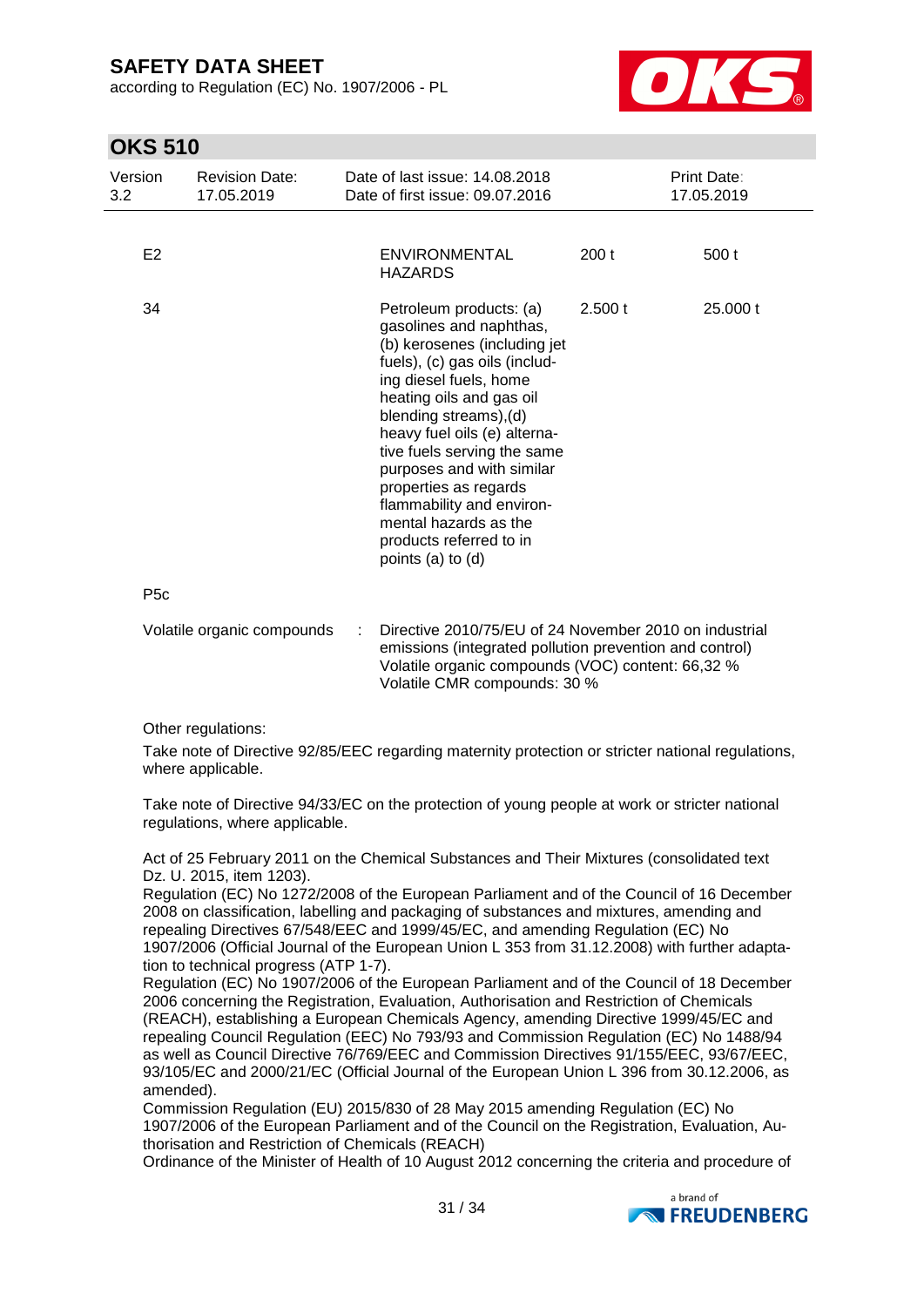according to Regulation (EC) No. 1907/2006 - PL



### **OKS 510**

| Version | Revision Date: | Date of last issue: 14,08,2018  | <b>Print Date:</b> |
|---------|----------------|---------------------------------|--------------------|
| 3.2     | 17.05.2019     | Date of first issue: 09.07.2016 | 17.05.2019         |

classification of chemical substances and their mixtures (consolidated text Dz. U. of 2015., pos. 208).

Ordinance of the Minister of Economy, Labour and Social Policy of 21st December 2005 concerning the basic requirements for personal protective equipment (Dz. U. Nr. 259, item 2173). Ordinance of the Minister of Labour and Social Policy of 12 June 2018 concerning the highest allowable concentrations and levels of the agents harmful for health in the workplace (OJ 2018 pos 1286)

Ordinance of the Minister of Health of 2nd February 2011 concerning tests and measurement of agents harmful for health in the workplace (Dz. U. Nr. 33, item 166).

Ordinance of the Minister of Health of 30th December 2004 on the health and safety of workers related to chemical agents at work (Dz. U. from 2005, Nr. 11, item 86, as amended).

Act of 14 December 2012. on Waste (Journal of Laws of 2013. pos. 21, as amended). Act of 13 June 2013. On packaging and packaging waste Journal. U. of 2013. Item. 888, as

amended).

Ordinance of the Minister of Environment of 9th December 2014 on Waste Catalog (Dz. U. 2014 item 1923).

Ordinance of the Minister of Environment on the requirements for carrying out the process of thermal treatment of waste and how to deal with waste produced in the process. (Dz. U. of 2016., Pos. 108)

Act of 19 August 2011 on transport of dangerous goods (Dz. U. Nr. 227, item 1367, as amended).

Government Statement of 26 July 2005 on enforcing of changes Annexes A and B of European Agreement concerning international transport of dangerous goods by road (ADR) (Dz. U. Nr. 178, item 1481, as amended).

Ordinance of the Minister of Health of 20th April 2012 concerning labeling of containers of dangerous substances and dangerous mixtures and some mixtures ((consolidated text) Dz. U. z 2015 nr. 0 poz. 450).

Ordinance of the Minister of Health of 11th June 2012 concerning categories of dangerous substances and dangerous mixtures for which containers must be fitted with child-resistant fastenings and a tactile warning of danger (Dz. U. from 2012, item 688 as amended).

#### **15.2 Chemical safety assessment**

This information is not available.

### **SECTION 16: Other information**

#### **Full text of H-Statements**

| H <sub>225</sub> | Highly flammable liquid and vapour.           |
|------------------|-----------------------------------------------|
| H <sub>226</sub> | Flammable liquid and vapour.                  |
| H302             | Harmful if swallowed.                         |
| H <sub>304</sub> | May be fatal if swallowed and enters airways. |
| H312             | Harmful in contact with skin.                 |
| H315             | Causes skin irritation.                       |
| H318             | Causes serious eye damage.                    |
| H319             | Causes serious eye irritation.                |
| H332             | Harmful if inhaled.                           |
| H335             | May cause respiratory irritation.             |
| H336             | May cause drowsiness or dizziness.            |

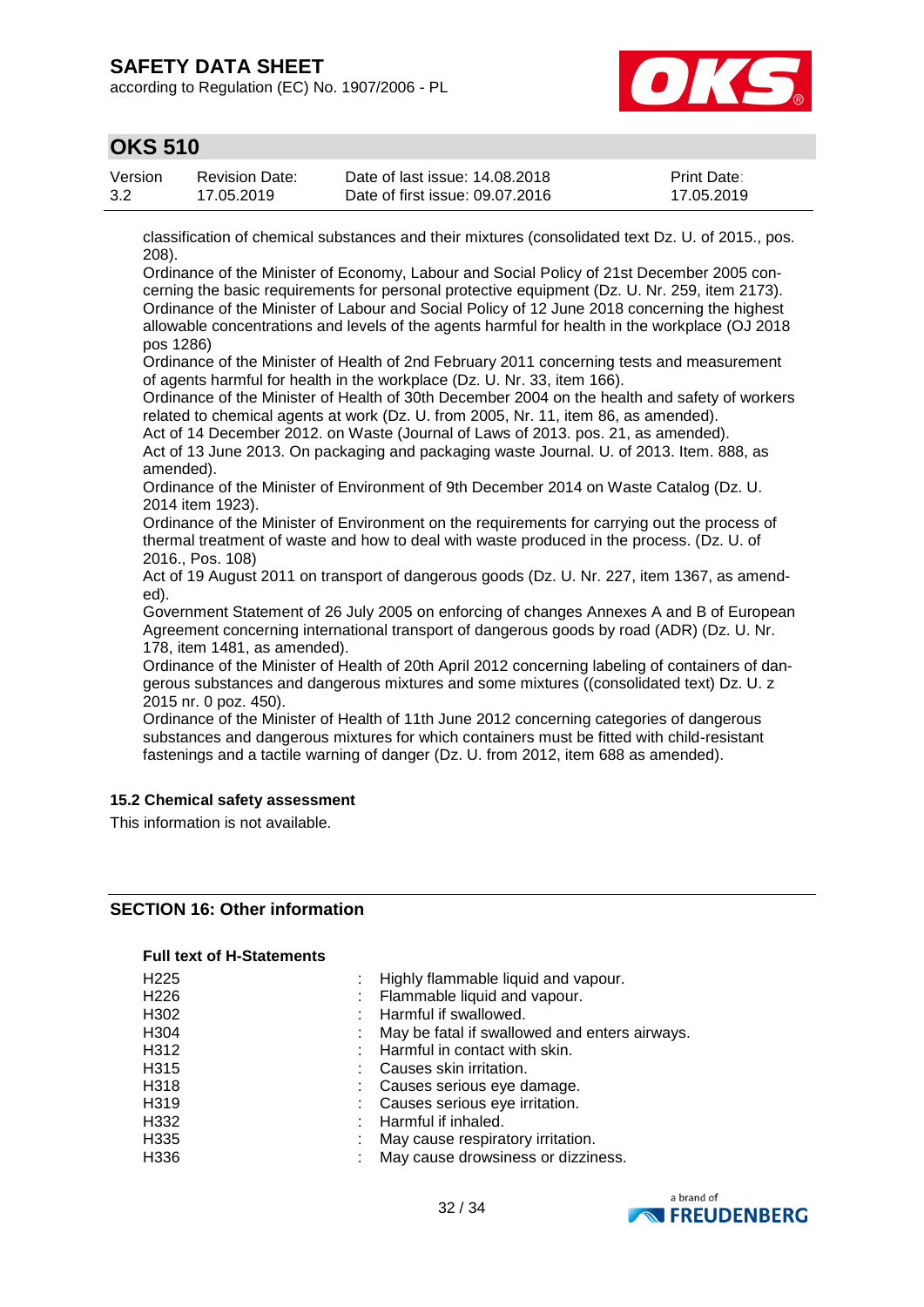according to Regulation (EC) No. 1907/2006 - PL



### **OKS 510**

| Version<br><b>Revision Date:</b><br>3.2<br>17.05.2019 |           | Date of last issue: 14.08.2018<br>Date of first issue: 09.07.2016                                          | <b>Print Date:</b><br>17.05.2019 |
|-------------------------------------------------------|-----------|------------------------------------------------------------------------------------------------------------|----------------------------------|
| H373                                                  |           | May cause damage to organs through prolonged or repeated<br>exposure if inhaled.                           |                                  |
| H411<br>H412                                          |           | : Toxic to aquatic life with long lasting effects.<br>: Harmful to aquatic life with long lasting effects. |                                  |
|                                                       | _ … … … … |                                                                                                            |                                  |

#### **Full text of other abbreviations**

Note C : Some organic substances may be marketed either in a specific isomeric form or as a mixture of several isomers. In this case the supplier must state on the label whether the substance is a specific isomer or a mixture of isomers. Note P : The classification as a carcinogen or mutagen need not apply if it can be shown that the substance contains less than 0,1 % w/w benzene (Einecs No 200-753-7). When the substance is not classified as a carcinogen at least the precautionary statements (P102-)P260- P262-P301 + P310-P331 shall apply. This note applies only to certain complex oil-derived substances in Part 3.

ADN - European Agreement concerning the International Carriage of Dangerous Goods by Inland Waterways; ADR - European Agreement concerning the International Carriage of Dangerous Goods by Road; AICS - Australian Inventory of Chemical Substances; ASTM - American Society for the Testing of Materials; bw - Body weight; CLP - Classification Labelling Packaging Regulation; Regulation (EC) No 1272/2008; CMR - Carcinogen, Mutagen or Reproductive Toxicant; DIN - Standard of the German Institute for Standardisation; DSL - Domestic Substances List (Canada); ECHA - European Chemicals Agency; EC-Number - European Community number; ECx - Concentration associated with x% response; ELx - Loading rate associated with x% response; EmS - Emergency Schedule; ENCS - Existing and New Chemical Substances (Japan); ErCx - Concentration associated with x% growth rate response; GHS - Globally Harmonized System; GLP - Good Laboratory Practice; IARC - International Agency for Research on Cancer; IATA - International Air Transport Association; IBC - International Code for the Construction and Equipment of Ships carrying Dangerous Chemicals in Bulk; IC50 - Half maximal inhibitory concentration; ICAO - International Civil Aviation Organization; IECSC - Inventory of Existing Chemical Substances in China; IMDG - International Maritime Dangerous Goods; IMO - International Maritime Organization; ISHL - Industrial Safety and Health Law (Japan); ISO - International Organisation for Standardization; KECI - Korea Existing Chemicals Inventory; LC50 - Lethal Concentration to 50 % of a test population; LD50 - Lethal Dose to 50% of a test population (Median Lethal Dose); MARPOL - International Convention for the Prevention of Pollution from Ships; n.o.s. - Not Otherwise Specified; NO(A)EC - No Observed (Adverse) Effect Concentration; NO(A)EL - No Observed (Adverse) Effect Level; NOELR - No Observable Effect Loading Rate; NZIoC - New Zealand Inventory of Chemicals; OECD - Organization for Economic Co-operation and Development; OPPTS - Office of Chemical Safety and Pollution Prevention; PBT - Persistent, Bioaccumulative and Toxic substance; PICCS - Philippines Inventory of Chemicals and Chemical Substances; (Q)SAR - (Quantitative) Structure Activity Relationship; REACH - Regulation (EC) No 1907/2006 of the European Parliament and of the Council concerning the Registration, Evaluation, Authorisation and Restriction of Chemicals; RID - Regulations concerning the International Carriage of Dangerous Goods by Rail; SADT - Self-Accelerating Decomposition Temperature;